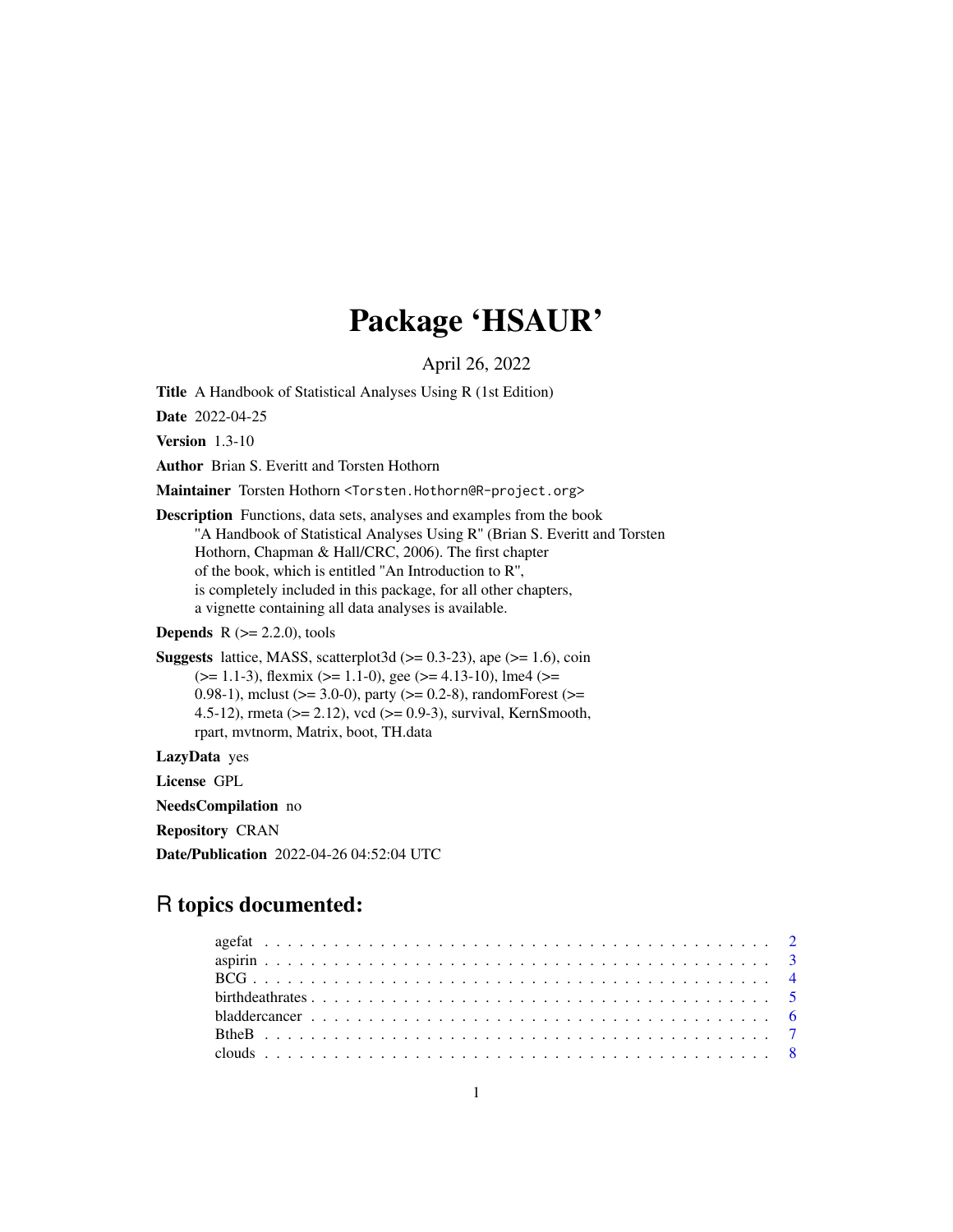$42$ 

<span id="page-1-0"></span>

| CYGOB1 | 9   |
|--------|-----|
|        | 10  |
|        | 11  |
| foster | 12  |
|        | 13  |
|        | 13  |
|        | 14  |
|        | 16  |
|        | 17  |
|        | 18  |
| meteo  | 19  |
|        | 20  |
|        | 20  |
|        | 21  |
|        | 22. |
|        | 23  |
|        | 24  |
|        | 25  |
|        | 26  |
|        | 27  |
|        | 27  |
|        | 28  |
|        | 29  |
|        | 30  |
|        | 31  |
| skulls | 32  |
|        | 33  |
|        | 34  |
|        | 35  |
|        | 35  |
|        | 36  |
| water  | 37  |
|        | 38  |
| waves  | 39  |
|        | 40  |
|        | 41  |
|        |     |

# **Index**

agefat

Total Body Composision Data

# Description

Age and body fat percentage of 25 normal adults.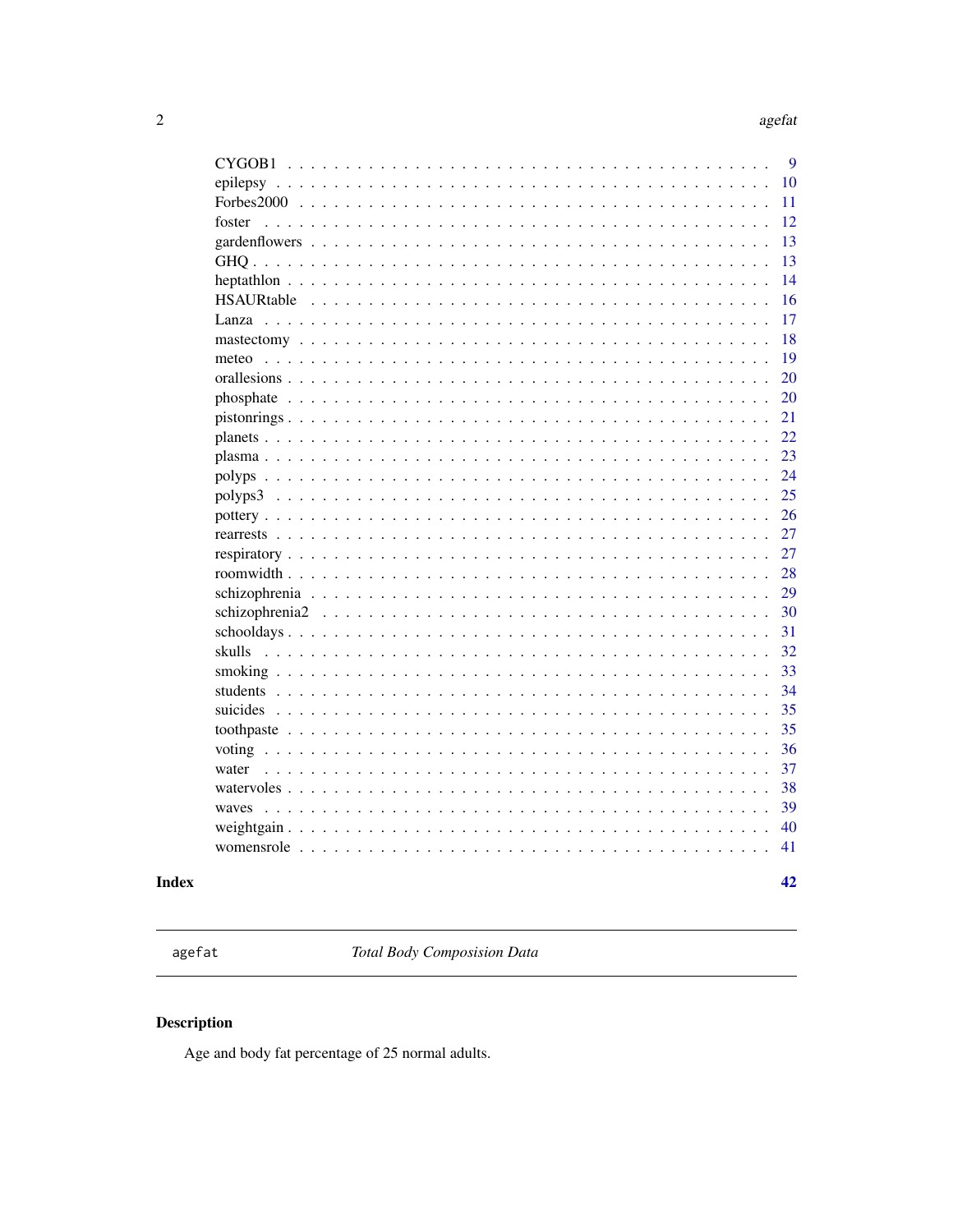#### <span id="page-2-0"></span>aspirin 3

# Usage

data("agefat")

## Format

A data frame with 25 observations on the following 3 variables.

age the age of the subject.

fat the body fat percentage.

sex a factor with levels female and male.

# Details

The data come from a study investigating a new methods of measuring body composition (see Mazess et al, 1984), and give the body fat percentage (percent fat), age and sex for 25 normal adults aged between 23 and 61 years. The questions of interest are how are age and percent fat related, and is there any evidence that the relationship is different for males and females.

## Source

R. B. Mazess, W. W. Peppler and M. Gibbons (1984), Total body composition by dual-photon (153Gd) absorptiometry. *American Journal of Clinical Nutrition*, 40, 834–839.

# Examples

data("agefat", package = "HSAUR") plot(fat  $\sim$  age, data = agefat)

aspirin *Aspirin Data*

#### Description

Efficacy of Aspirin in preventing death after a myocardial infarct.

# Usage

```
data("aspirin")
```
#### Format

A data frame with 7 observations on the following 4 variables.

dp number of deaths after placebo.

tp total number subjects treated with placebo.

da number of deaths after Aspirin.

ta total number of subjects treated with Aspirin.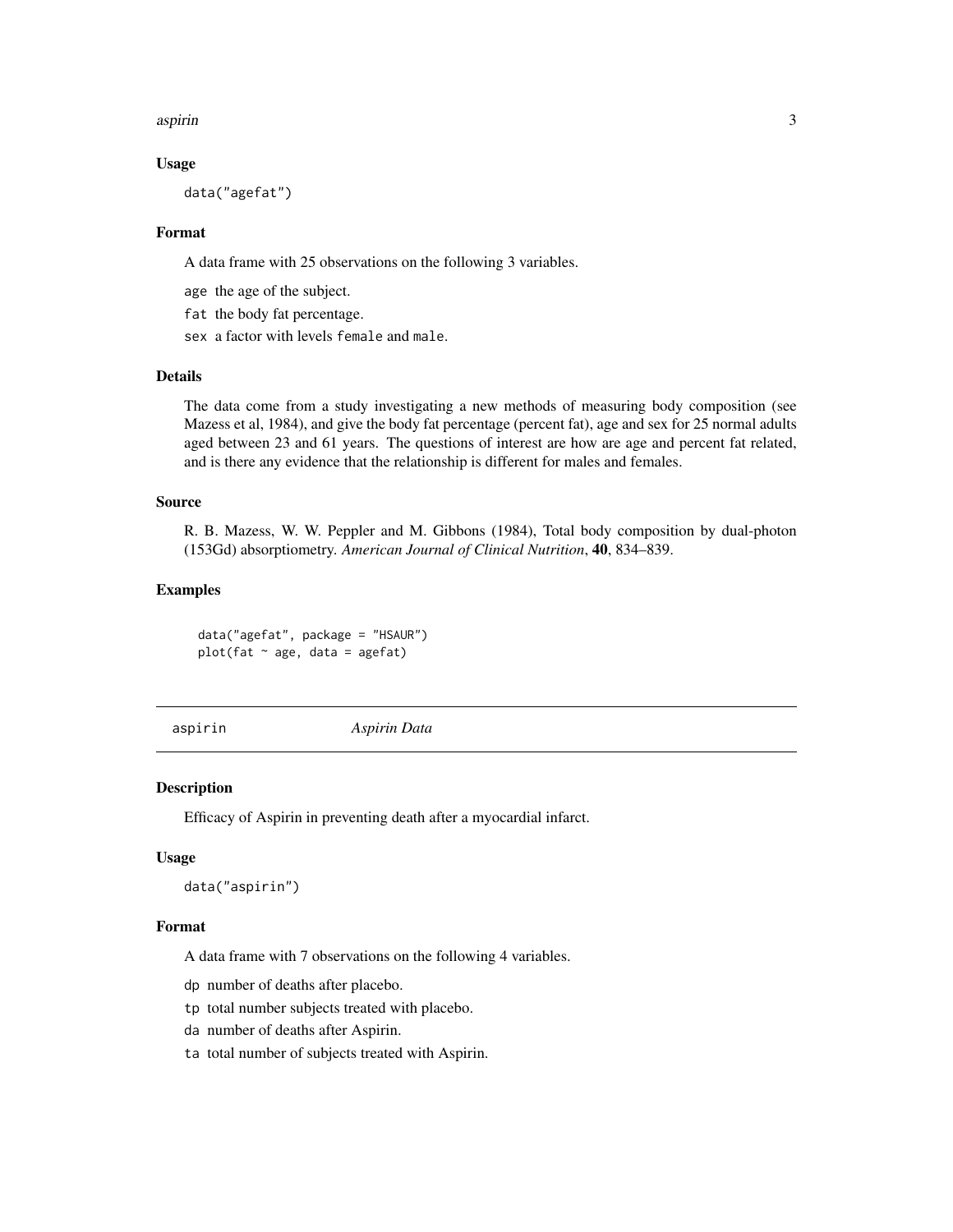# <span id="page-3-0"></span>Details

The data were collected for a meta-analysis of the effectiveness of Aspirin (versus placebo) in preventing death after a myocardial infarction.

#### Source

J. L. Fleiss (1993), The statistical basis of meta-analysis. *Statistical Methods in Medical Research* 2, 121–145.

#### Examples

data("aspirin", package = "HSAUR") aspirin

BCG *BCG Vaccine Data*

#### Description

A meta-analysis on the efficacy of BCG vaccination against tuberculosis (TB).

#### Usage

data("BCG")

#### Format

A data frame with 13 observations on the following 7 variables.

Study an identifier of the study.

BCGTB the number of subjects suffering from TB after a BCG vaccination.

BCGVacc the number of subjects with BCG vaccination.

NoVaccTB the number of subjects suffering from TB without BCG vaccination.

NoVacc the total number of subjects without BCG vaccination.

Latitude geographic position of the place the study was undertaken.

Year the year the study was undertaken.

#### Details

Bacille Calmette Guerin (BCG) is the most widely used vaccination in the world. Developed in the 1930s and made of a live, weakened strain of Mycobacterium bovis, the BCG is the only vaccination available against tuberculosis today. Colditz et al. (1994) report data from 13 clinical trials of BCG vaccine each investigating its efficacy in the treatment of tuberculosis. The number of subjects suffering from TB with or without BCG vaccination are given here. In addition, the data contains the values of two other variables for each study, namely, the geographic latitude of the place where the study was undertaken and the year of publication. These two variables will be used to investigate and perhaps explain any heterogeneity among the studies.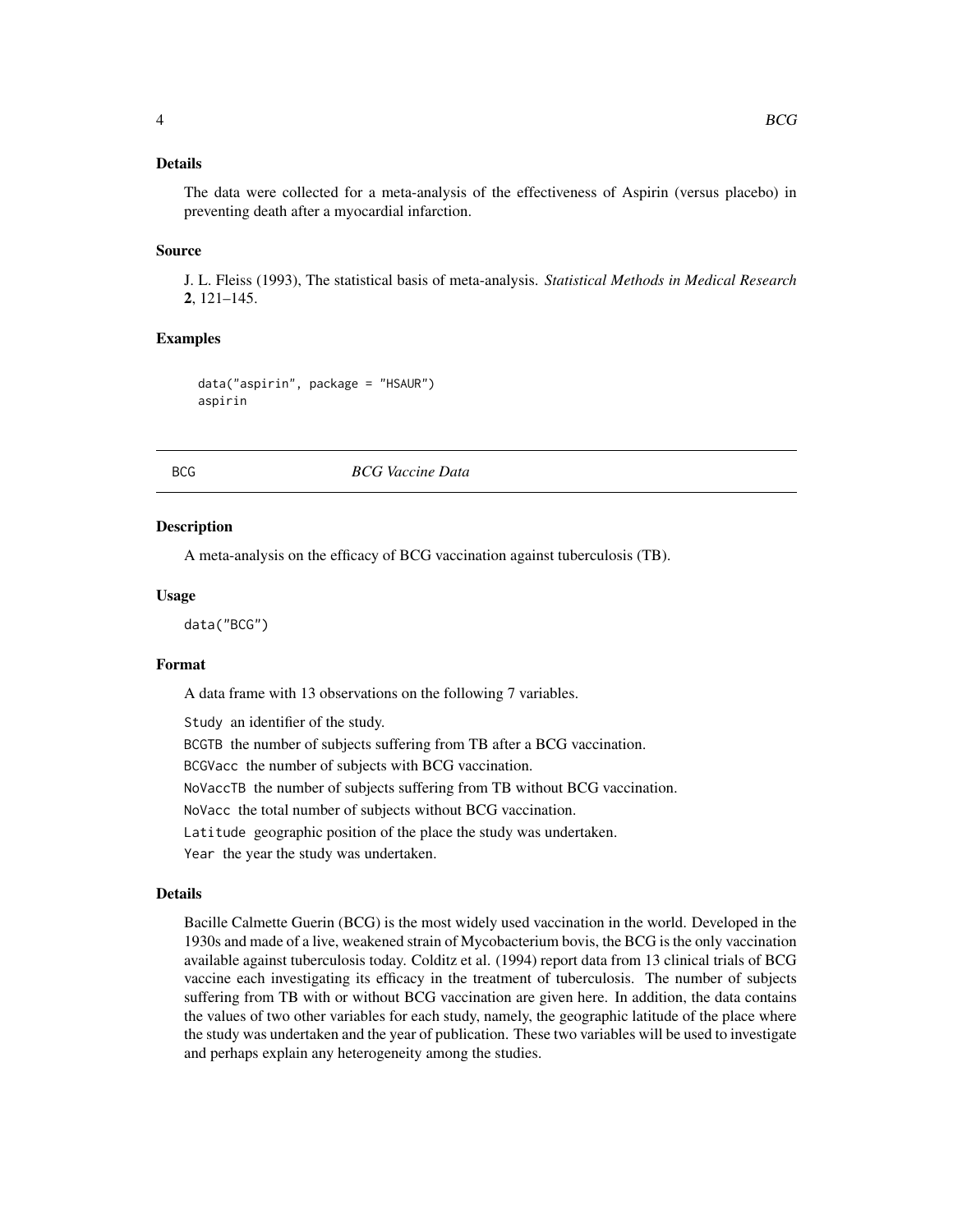# <span id="page-4-0"></span>birthdeathrates 5

# Source

G. A. Colditz, T. F. Brewer, C. S. Berkey, M. E. Wilson, E. Burdick, H. V. Fineberg and F. Mosteller (1994), Efficacy of BCG vaccine in the prevention of tuberculosis. Meta-analysis of the published literature. *Journal of the American Medical Association*, 271(2), 698–702.

# Examples

```
data("BCG", package = "HSAUR")
boxplot(BCG$BCGTB/BCG$BCGVacc, BCG$NoVaccTB/BCG$NoVacc,
        names = c("BCG Vaccination", "No Vaccination"),
       ylab = "Percent BCG cases")
```
birthdeathrates *Birth and Death Rates Data*

# Description

Birth and death rates for 69 countries.

## Usage

data("birthdeathrates")

# Format

A data frame with 69 observations on the following 2 variables.

birth birth rate.

death death rate.

# Source

J. A. Hartigan (1975), *Clustering Algorithms*. John Wiley & Sons, New York.

```
data("birthdeathrates", package = "HSAUR")
plot(birthdeathrates)
```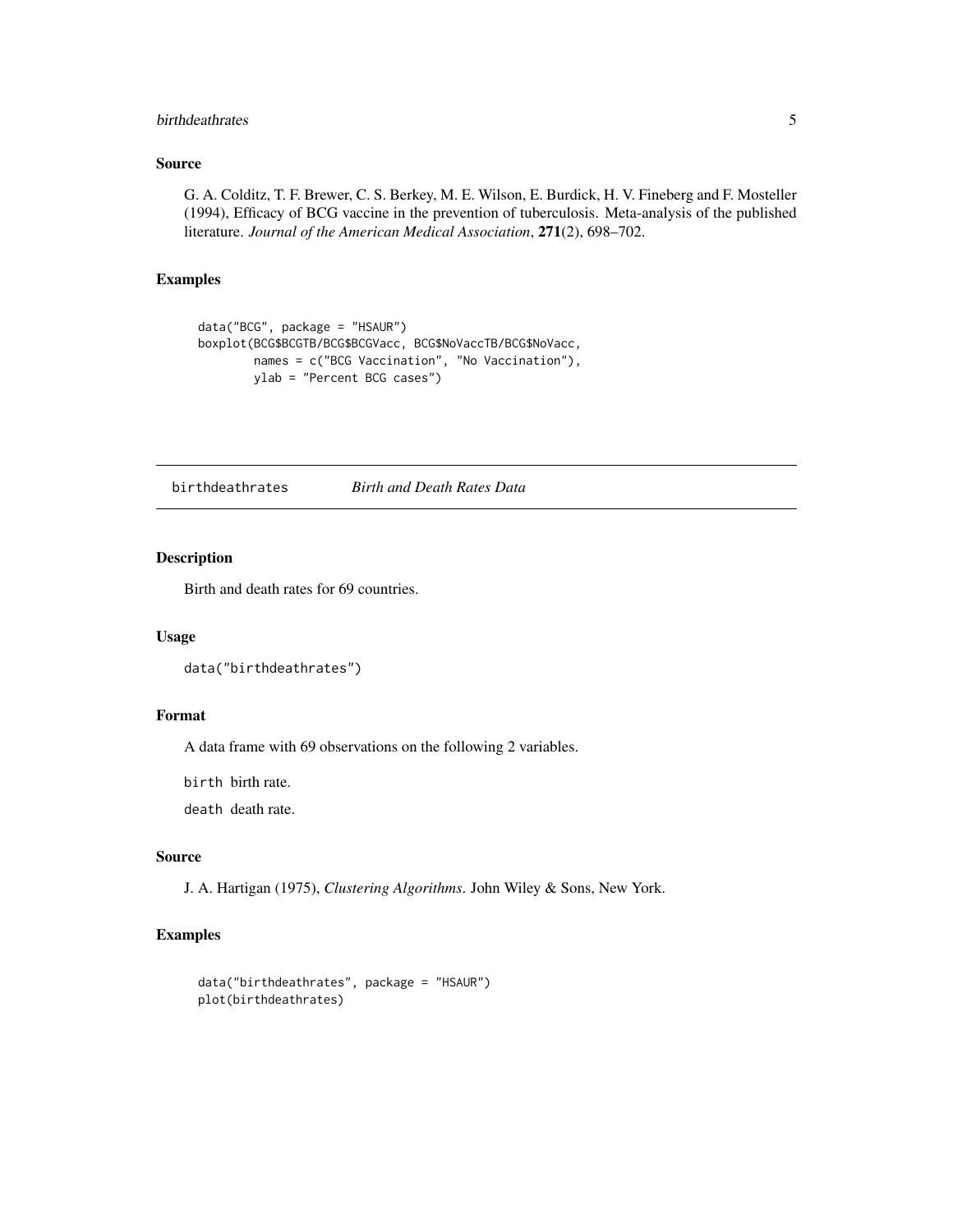<span id="page-5-0"></span>

Data arise from 31 male patients who have been treated for superficial bladder cancer, and give the number of recurrent tumours during a particular time after the removal of the primary tumour, along with the size of the original tumour.

## Usage

```
data("bladdercancer")
```
#### Format

A data frame with 31 observations on the following 3 variables.

time the duration.

tumorsize a factor with levels <=3cm and >3cm.

number number of recurrent tumours.

# Details

The aim is the estimate the effect of size of tumour on the number of recurrent tumours.

#### Source

G. U. H. Seeber (1998), Poisson Regression. In: *Encyclopedia of Biostatistics* (P. Armitage and T. Colton, eds), John Wiley & Sons, Chichester.

```
data("bladdercancer", package = "HSAUR")
mosaicplot(xtabs(~ number + tumorsize, data = bladdercancer))
```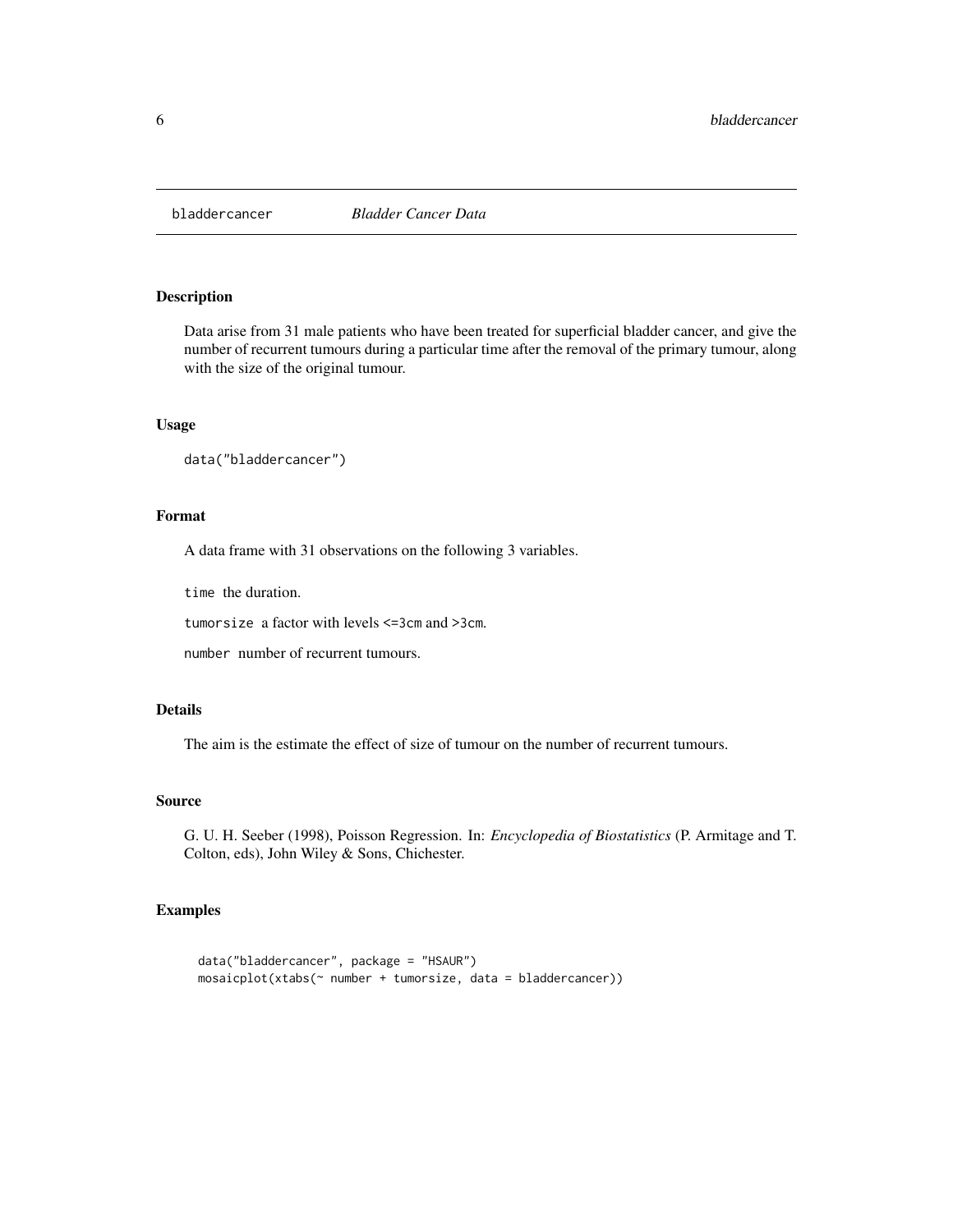<span id="page-6-0"></span>

Data from a clinical trial of an interactive multimedia program called 'Beat the Blues'.

# Usage

data("BtheB")

#### Format

A data frame with 100 observations of 100 patients on the following 8 variables.

drug did the patient take anti-depressant drugs (No or Yes).

- length the length of the current episode of depression, a factor with levels  $\leq$ 6m (less than six months) and  $>6m$  (more than six months).
- treatment treatment group, a factor with levels TAU (treatment as usual) and BtheB (Beat the Blues)
- bdi.pre Beck Depression Inventory II before treatment.
- bdi.2m Beck Depression Inventory II after two months.
- bdi.4m Beck Depression Inventory II after four months.
- bdi.6m Beck Depression Inventory II after six months.
- **bdi.8m** Beck Depression Inventory II after eight months.

#### Details

Longitudinal data from a clinical trial of an interactive, multimedia program known as "Beat the Blues" designed to deliver cognitive behavioural therapy to depressed patients via a computer terminal. Patients with depression recruited in primary care were randomised to either the Beating the Blues program, or to "Treatment as Usual (TAU)".

Note that the data are stored in the wide form, i.e., repeated measurments are represented by additional columns in the data frame.

#### Source

J. Proudfoot, D. Goldberg and A. Mann (2003). Computerised, interactive, multimedia CBT reduced anxiety and depression in general practice: A RCT. *Psychological Medicine*, 33, 217–227.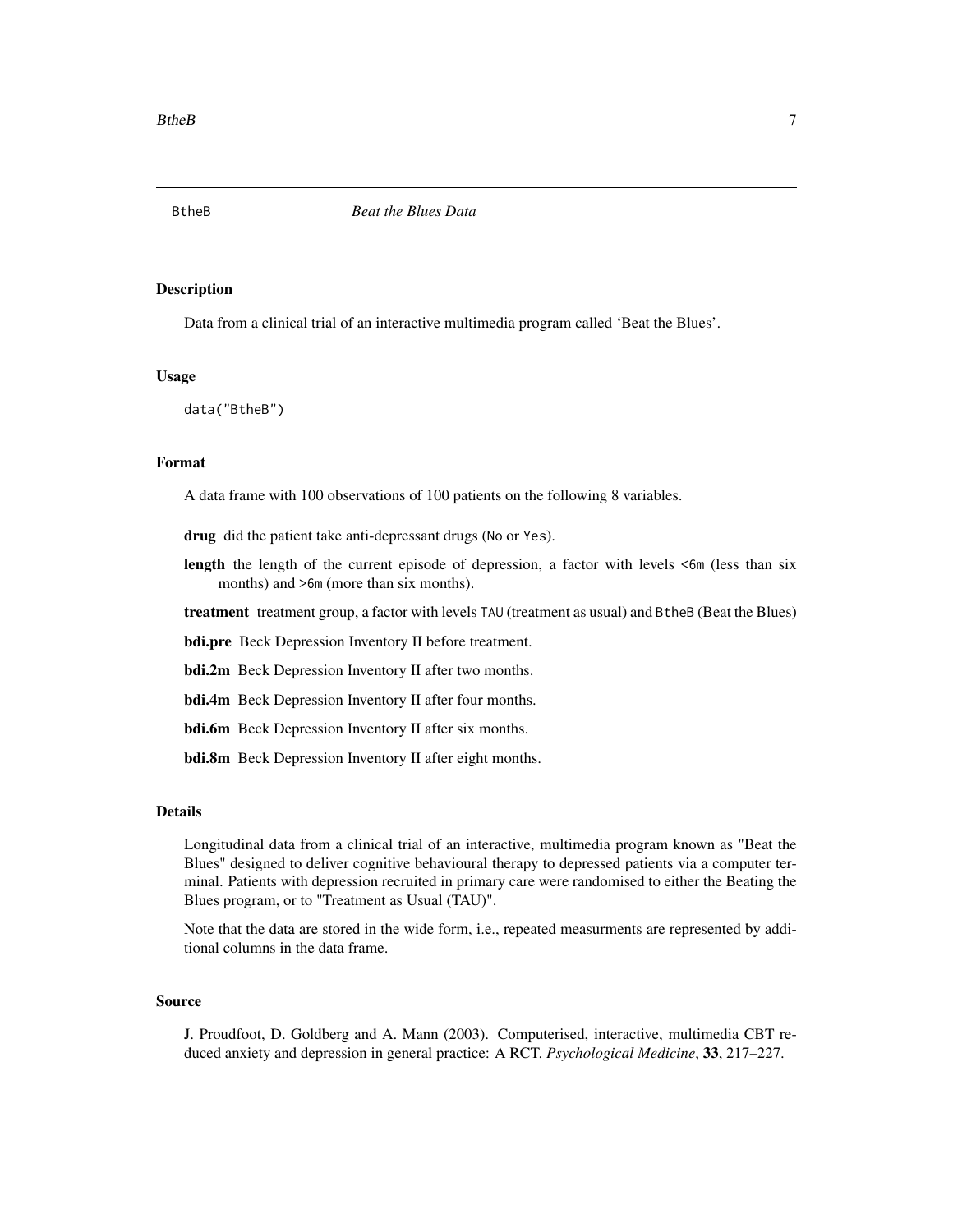## <span id="page-7-0"></span>Examples

```
data("BtheB", package = "HSAUR")
layout(matrix(1:2, nrow = 1))
ylim <- range(BtheB[,grep("bdi", names(BtheB))], na.rm = TRUE)
boxplot(subset(BtheB, treatment == "TAU")[,grep("bdi", names(BtheB))],
        main = "Treated as usual", ylab = "BDI",
       xlab = "Time (in months)", names = c(0, 2, 4, 6, 8), ylim = ylim)
boxplot(subset(BtheB, treatment == "BtheB")[,grep("bdi", names(BtheB))],
       main = "Beat the Blues", ylab = "BDI", xlab = "Time (in months)",
        names = c(0, 2, 4, 6, 8), ylim = ylim)
```
clouds *Cloud Seeding Data*

#### **Description**

Data from an experiment investigating the use of massive amounts of silver iodide (100 to 1000 grams per cloud) in cloud seeding to increase rainfall.

## Usage

data("clouds")

#### Format

A data frame with 24 observations on the following 7 variables.

seeding a factor indicating whether seeding action occured (no or yes).

time number of days after the first day of the experiment.

sne suitability criterion.

cloudcover the percentage cloud cover in the experimental area, measured using radar.

prewetness the total rainfall in the target area one hour before seeding (in cubic metres times 1e+8).

echomotion a factor showing whether the radar echo was moving or stationary.

rainfall the amount of rain in cubic metres times 1e+8.

#### Details

Weather modification, or cloud seeding, is the treatment of individual clouds or storm systems with various inorganic and organic materials in the hope of achieving an increase in rainfall. Introduction of such material into a cloud that contains supercooled water, that is, liquid water colder than zero Celsius, has the aim of inducing freezing, with the consequent ice particles growing at the expense of liquid droplets and becoming heavy enough to fall as rain from clouds that otherwise would produce none.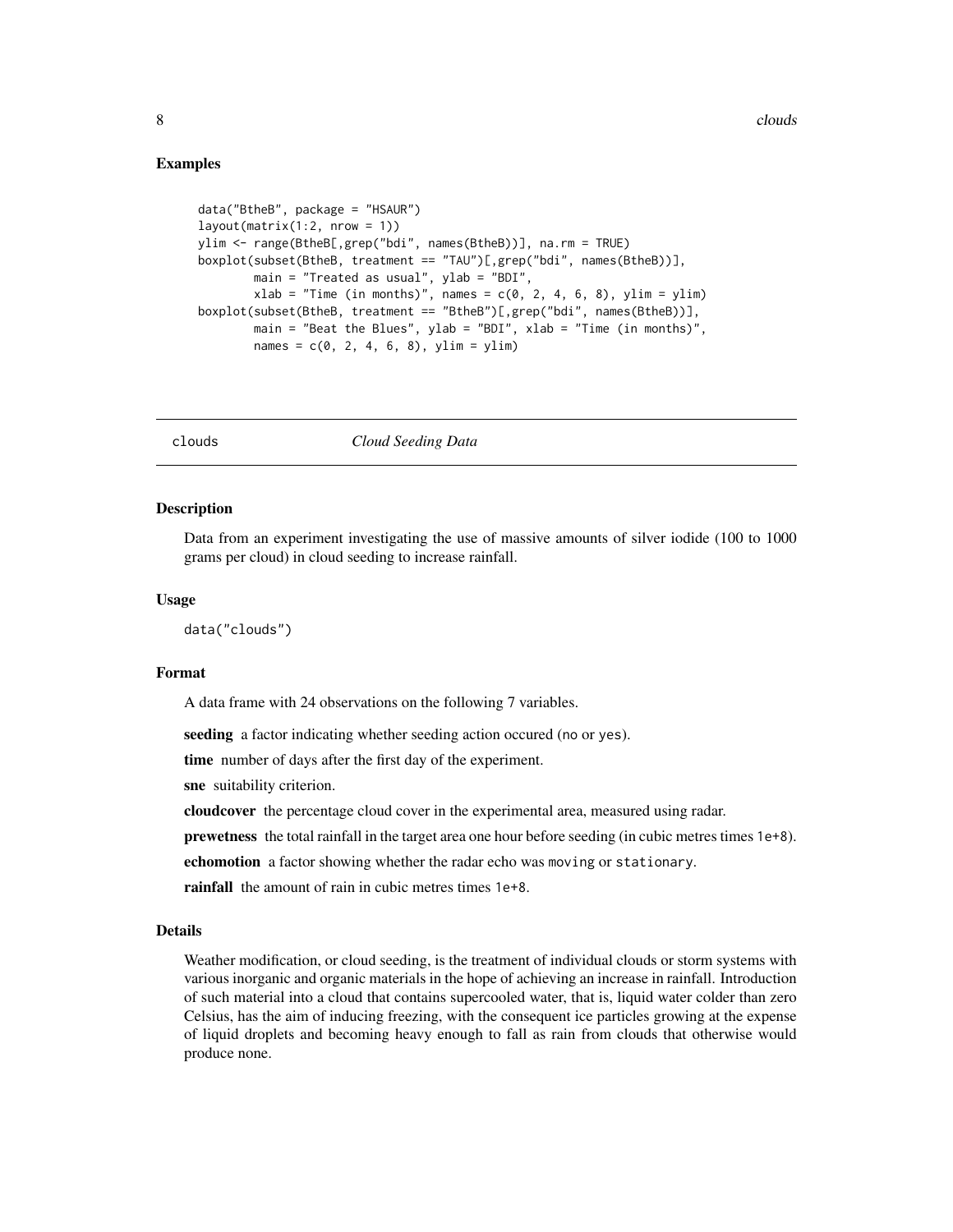#### <span id="page-8-0"></span> $CYGOB1$  9

The data available in cloud were collected in the summer of 1975 from an experiment to investigate the use of massive amounts of silver iodide 100 to 1000 grams per cloud) in cloud seeding to increase rainfall. In the experiment, which was conducted in an area of Florida, 24 days were judged suitable for seeding on the basis that a measured suitability criterion (SNE).

# Source

W. L. Woodley, J. Simpson, R. Biondini and J. Berkeley (1977), Rainfall results 1970-75: Florida area cumulus experiment. *Science* 195, 735–742.

R. D. Cook and S. Weisberg (1980), Characterizations of an empirical influence function for detecting influential cases in regression. *Technometrics* 22, 495–508.

# Examples

```
data("clouds", package = "HSAUR")
layout(matrix(1:2, nrow = 2))
boxplot(rainfall ~ seeding, data = clouds, ylab = "Rainfall")
boxplot(rainfall ~ echomotion, data = clouds, ylab = "Rainfall")
```
CYGOB1 *CYG OB1 Star Cluster Data*

#### Description

Energy output and surface termperature for Star Cluster CYG OB1.

# Usage

data("CYGOB1")

# Format

A data frame with 47 observations on the following 2 variables.

logst log survface termperature of the star.

logli log light intensity of the star.

# Details

The Hertzsprung-Russell (H-R) diagram forms the basis of the theory of stellar evolution. The diagram is essentially a plot of the energy output of stars plotted against their surface temperature. Data from the H-R diagram of Star Cluster CYG OB1, calibrated according to VanismaGreve1972 are given here.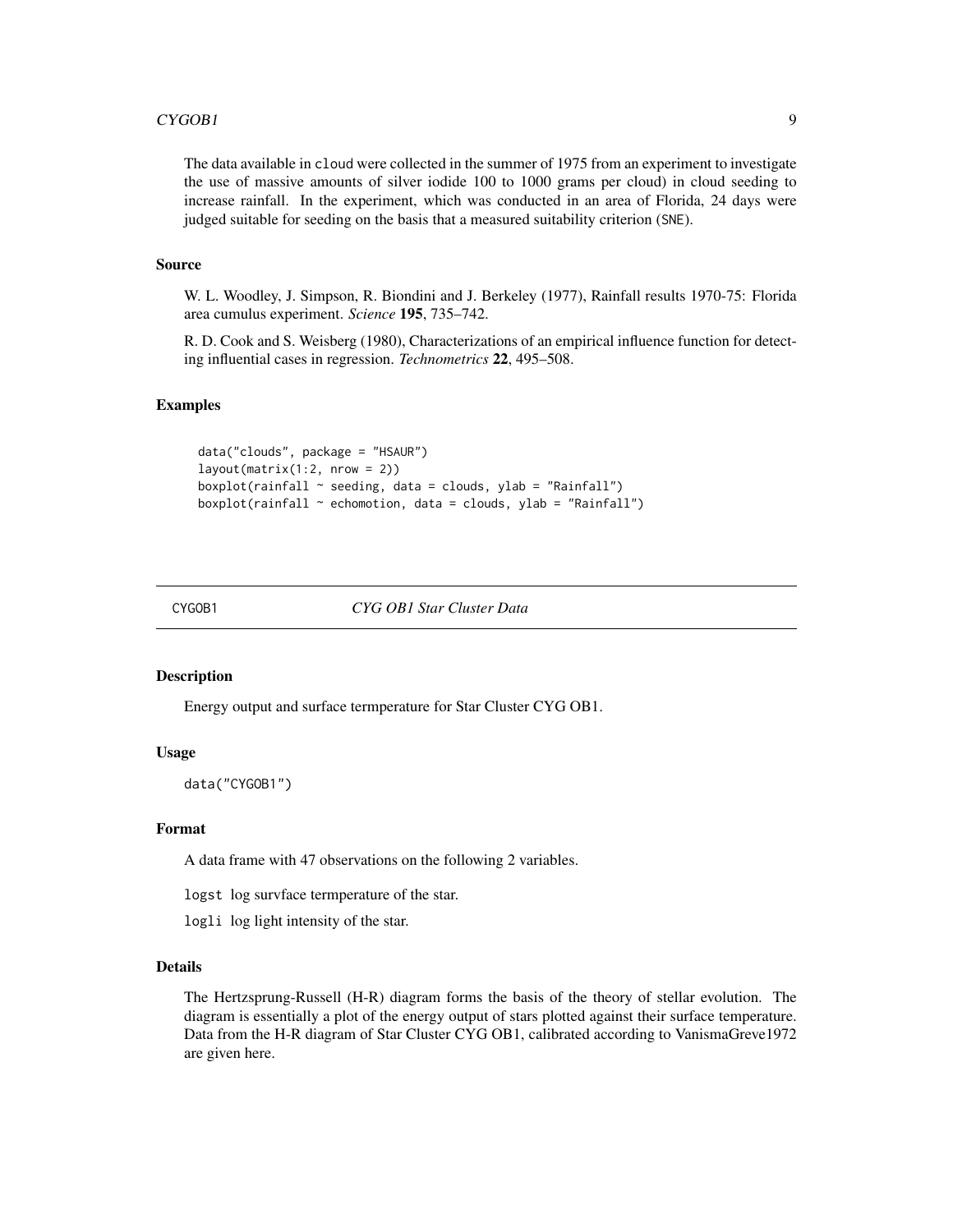# Source

F. Vanisma and J. P. De Greve (1972), Close binary systems before and after mass transfer. *Astrophysics and Space Science*, 87, 377–401.

D. J. Hand, F. Daly, A. D. Lunn, K. J. McConway and E. Ostrowski (1994). *A Handbook of Small Datasets*, Chapman and Hall/CRC, London.

## Examples

```
data("CYGOB1", package = "HSAUR")
plot(logst ~ logli, data = CYG0B1)
```
epilepsy *Epilepsy Data*

# Description

A randomised clinical trial investigating the effect of an anti-epileptic drug.

## Usage

```
data("epilepsy")
```
# Format

A data frame with 236 observations on the following 6 variables.

treatment the treatment group, a factor with levels placebo and Progabide.

base the number of seizures before the trial.

age the age of the patient.

seizure.rate the number of seizures (response variable).

period treatment period, an ordered factor with levels 1 to 4.

subject the patient ID, a factor with levels 1 to 59.

# Details

In this clinical trial, 59 patients suffering from epilepsy were randomized to groups receiving either the anti-epileptic drug Progabide or a placebo in addition to standard chemotherapy. The numbers of seizures suffered in each of four, two-week periods were recorded for each patient along with a baseline seizure count for the 8 weeks prior to being randomized to treatment and age. The main question of interest is whether taking progabide reduced the number of epileptic seizures compared with placebo.

<span id="page-9-0"></span>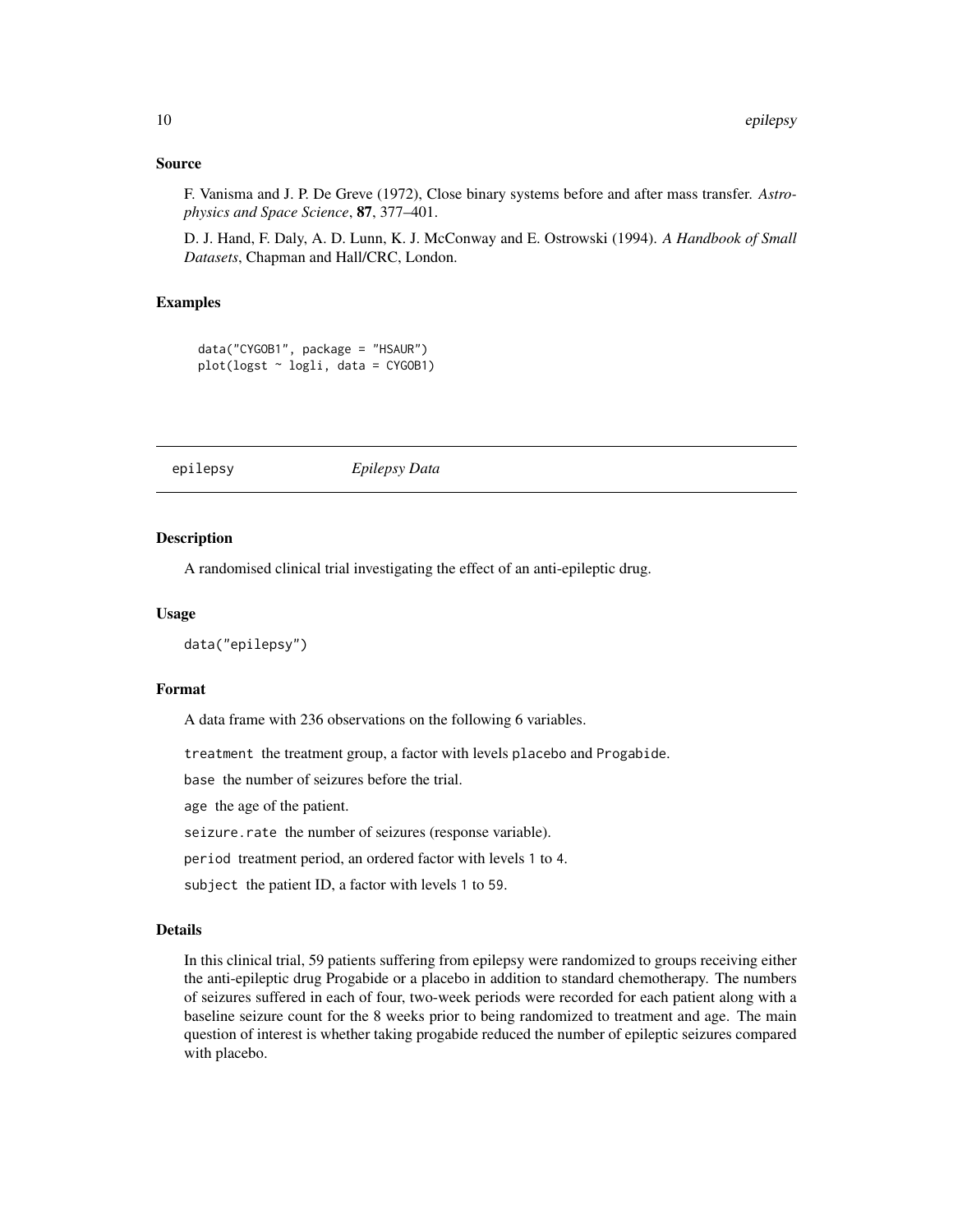#### <span id="page-10-0"></span> $Forbes2000$  11

## Source

P. F. Thall and S. C. Vail (1990), Some covariance models for longitudinal count data with overdispersion. *Biometrics*, 46, 657–671.

# Examples

```
data("epilepsy", package = "HSAUR")
library(lattice)
dotplot(I(seizure.rate / base) ~ period | subject, data = epilepsy,
        subset = treatment == "Progabide")
dotplot(I(seizure.rate / base) ~ period | subject, data = epilepsy,
        subset = treatment == "Progabide")
```
Forbes2000 *The Forbes 2000 Ranking of the World's Biggest Companies (Year 2004)*

# Description

The Forbes 2000 list is a ranking of the world's biggest companies, measured by sales, profits, assets and market value.

#### Usage

data("Forbes2000")

## Format

A data frame with 2000 observations on the following 8 variables.

rank the ranking of the company.

name the name of the company.

country a factor giving the country the company is situated in.

category a factor describing the products the company produces.

sales the amount of sales of the company in billion USD.

profits the profit of the company in billion USD.

assets the assets of the company in billion USD.

marketvalue the market value of the company in billion USD.

# Source

<https://www.forbes.com>, assessed on November 26th, 2004.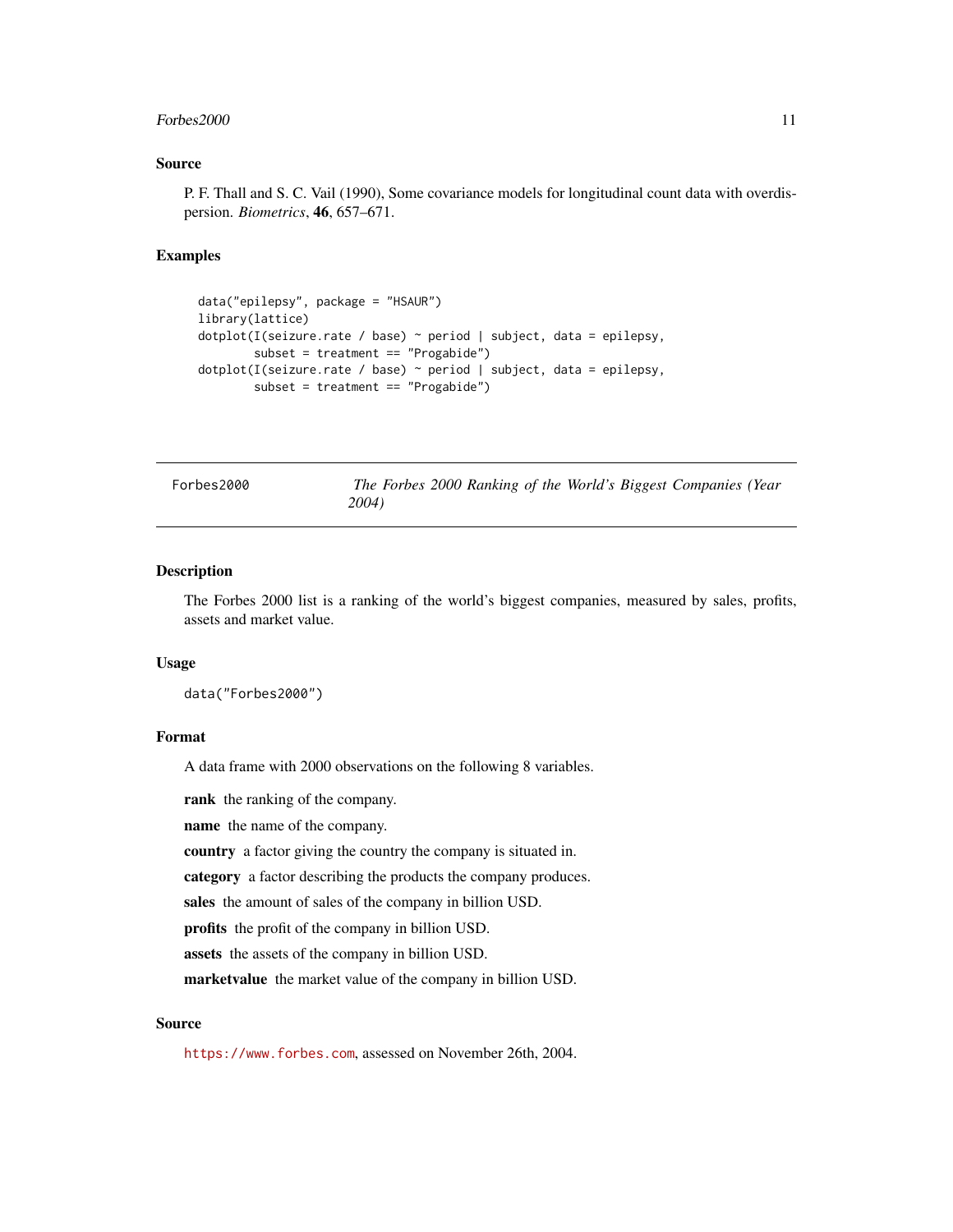12 foster

# Examples

```
data("Forbes2000", package = "HSAUR")
summary(Forbes2000)
### number of countries
length(levels(Forbes2000$country))
### number of industries
length(levels(Forbes2000$category))
```
foster *Foster Feeding Experiment*

# Description

The data are from a foster feeding experiment with rat mothers and litters of four different genotypes. The measurement is the litter weight after a trial feeding period.

# Usage

data("foster")

# Format

A data frame with 61 observations on the following 3 variables.

litgen genotype of the litter, a factor with levels A, B, I, and J.

motgen genotype of the mother, a factor with levels A, B, I, and J.

weight the weight of the litter after a feeding period.

# Details

Here the interest lies in uncovering the effect of genotype of mother and litter on litter weight.

# Source

D. J. Hand, F. Daly, A. D. Lunn, K. J. McConway and E. Ostrowski (1994). *A Handbook of Small Datasets*, Chapman and Hall/CRC, London.

```
data("foster", package = "HSAUR")
plot.design(foster)
```
<span id="page-11-0"></span>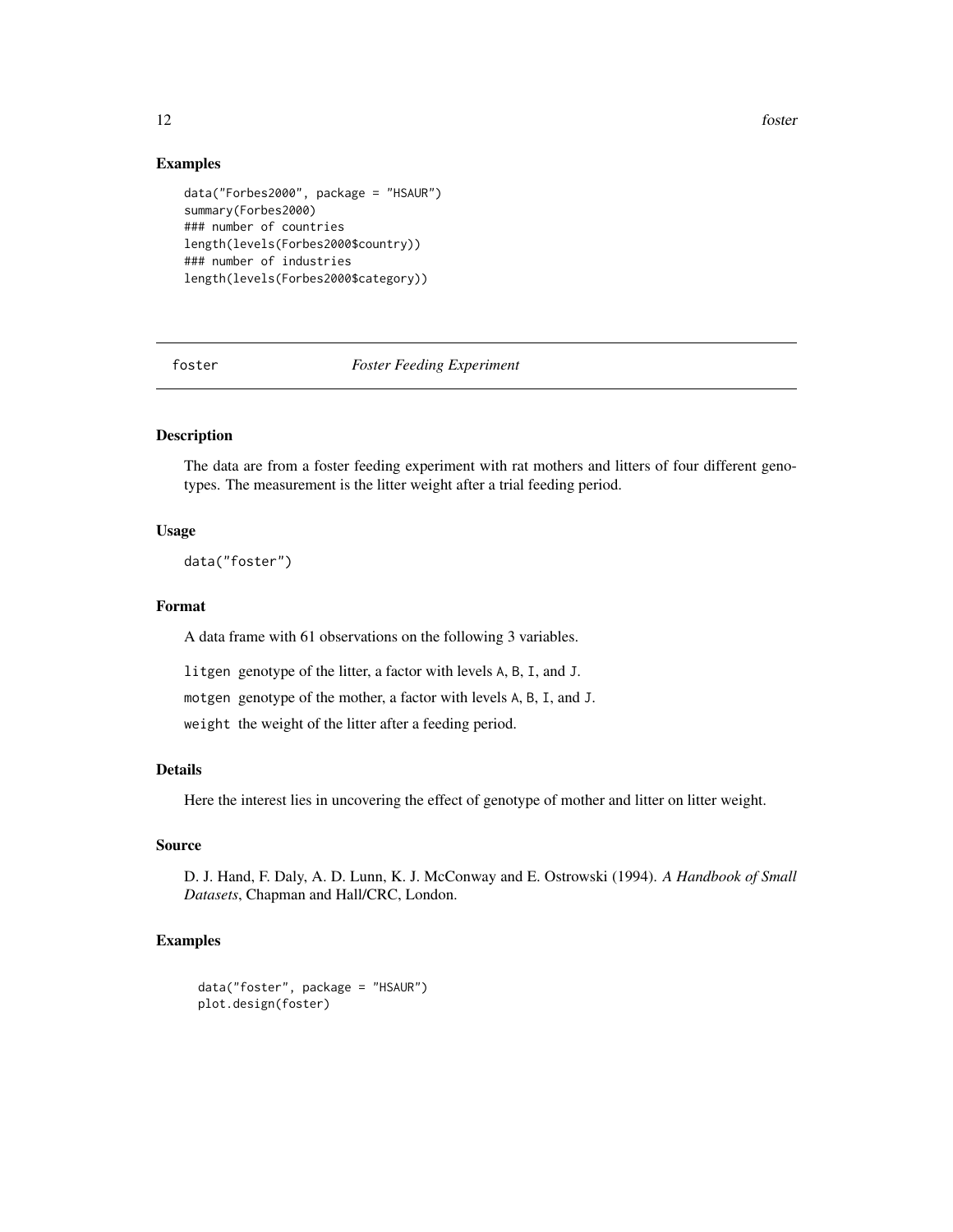<span id="page-12-0"></span>gardenflowers *Garden Flowers*

# Description

The dissimilarity matrix of 18 species of garden flowers.

# Usage

```
data("gardenflowers")
```
# Format

An object of class [dist](#page-0-0).

# Details

The dissimilarity was computed based on certain characteristics of the flowers.

# Source

L. Kaufman and P. J. Rousseeuw (1990), *Finding groups in data: an introduction to cluster analysis*, John Wiley & Sons, New York.

# Examples

```
data("gardenflowers", package = "HSAUR")
gardenflowers
```
## GHQ *General Health Questionnaire*

# Description

Data from an psychiatric screening questionnaire

# Usage

data("GHQ")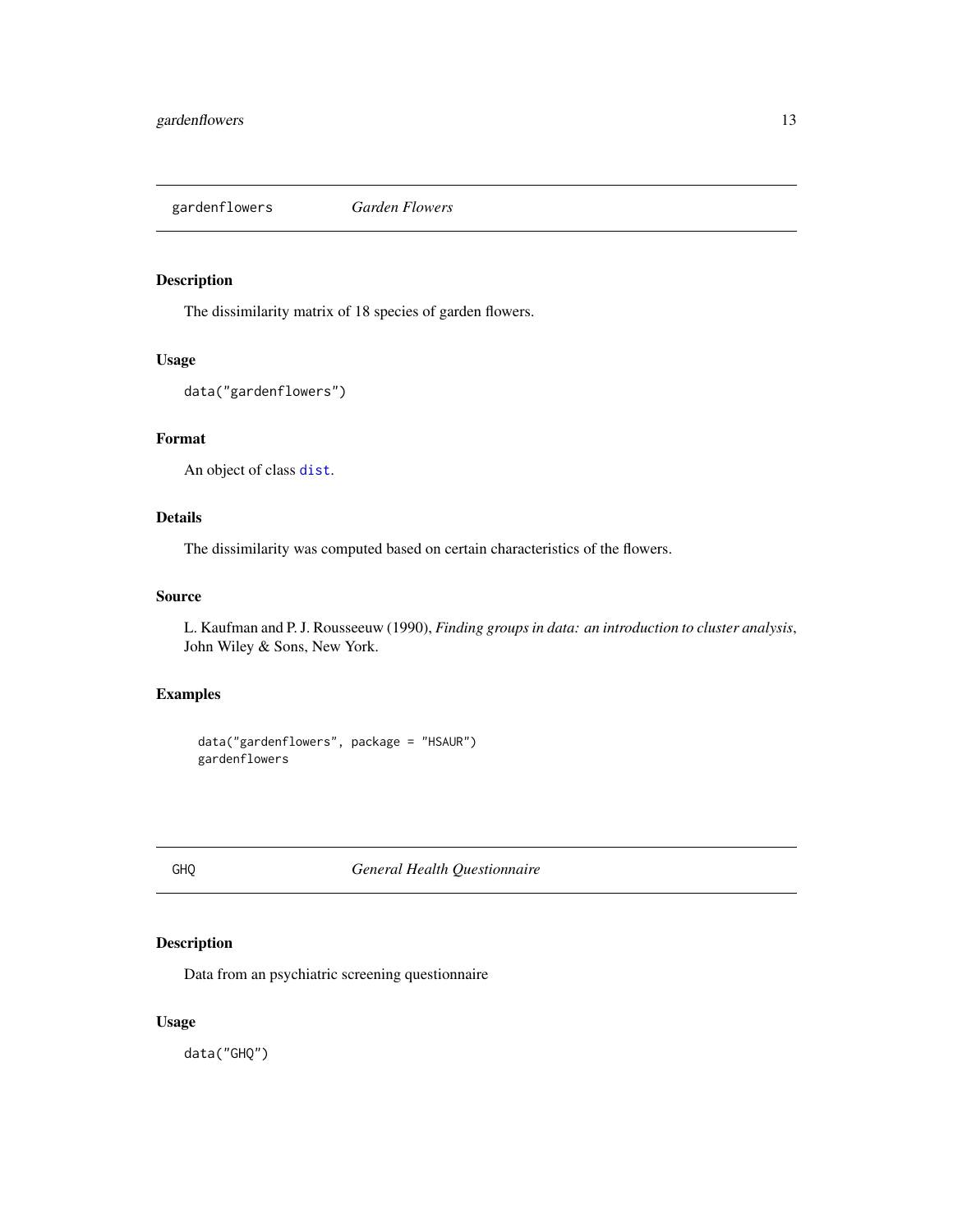# <span id="page-13-0"></span>14 heptathlon

# Format

A data frame with 22 observations on the following 4 variables.

GHQ the General Health Questionnaire score.

sex a factor with levels female and male

cases the number of diseased subjects.

non.cases the number of healthy subjects.

# Details

The data arise from a study of a psychiatric screening questionnaire called the GHQ (General Health Questionnaire, see Goldberg, 1972). Here the main question of interest is to see how caseness is related to gender and GHQ score.

# Source

D. Goldberg (1972). *The Detection of Psychiatric Illness by Questionnaire*, Oxford University Press, Oxford, UK.

## Examples

```
data("GHQ", package = "HSAUR")
male <- subset(GHQ, sex == "male")
female <- subset(GHQ, sex == "female")
layout(matrix(1:2, ncol = 2))barplot(t(as.matrix(male[,c("cases", "non.cases")])), main = "Male", xlab = "GHC score")
barplot(t(as.matrix(male[,c("cases", "non.cases")])), main = "Female", xlab = "GHC score")
```
heptathlon *Olympic Heptathlon Seoul 1988*

# Description

Results of the olympic heptathlon competition, Seoul, 1988.

# Usage

data("heptathlon")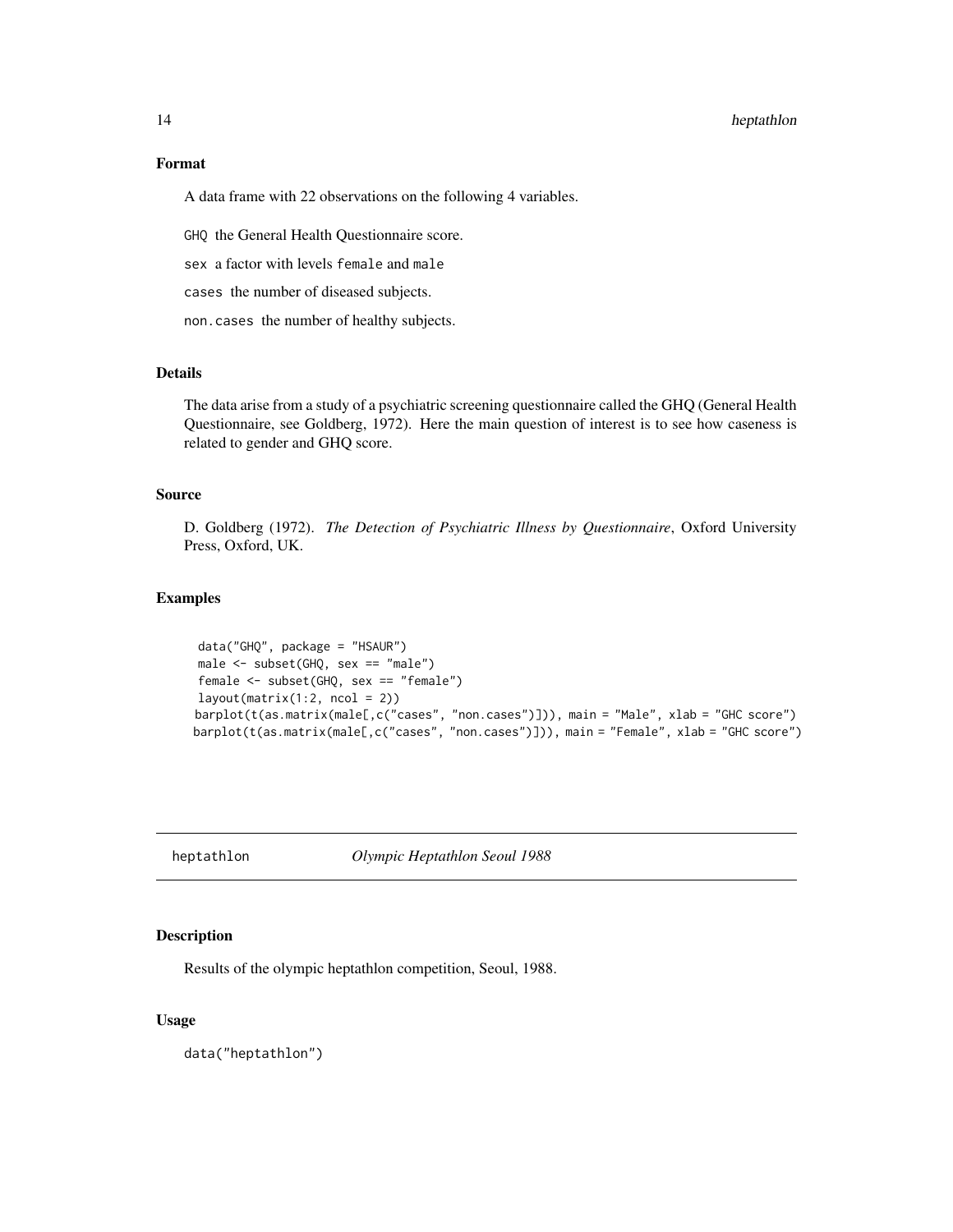#### heptathlon 15

# Format

A data frame with 25 observations on the following 8 variables.

hurdles results 100m hurdles.

highjump results high jump.

shot results shot.

run200m results 200m race.

longjump results long jump.

javelin results javelin.

run800m results 800m race.

score total score.

## Details

The first combined Olympic event for women was the pentathlon, first held in Germany in 1928. Initially this consisted of the shot putt, long jump, 100m, high jump and javelin events held over two days. The pentathlon was first introduced into the Olympic Games in 1964, when it consisted of the 80m hurdles, shot, high jump, long jump and 200m. In 1977 the 200m was replaced by the 800m and from 1981 the IAAF brought in the seven-event heptathlon in place of the pentathlon, with day one containing the events-100m hurdles, shot, high jump, 200m and day two, the long jump, javelin and 800m. A scoring system is used to assign points to the results from each event and the winner is the woman who accumulates the most points over the two days. The event made its first Olympic appearance in 1984.

In the 1988 Olympics held in Seoul, the heptathlon was won by one of the stars of women's athletics in the USA, Jackie Joyner-Kersee. The results for all 25 competitors are given here.

#### Source

D. J. Hand, F. Daly, A. D. Lunn, K. J. McConway and E. Ostrowski (1994). *A Handbook of Small Datasets*, Chapman and Hall/CRC, London.

```
data("heptathlon", package = "HSAUR")
plot(heptathlon)
```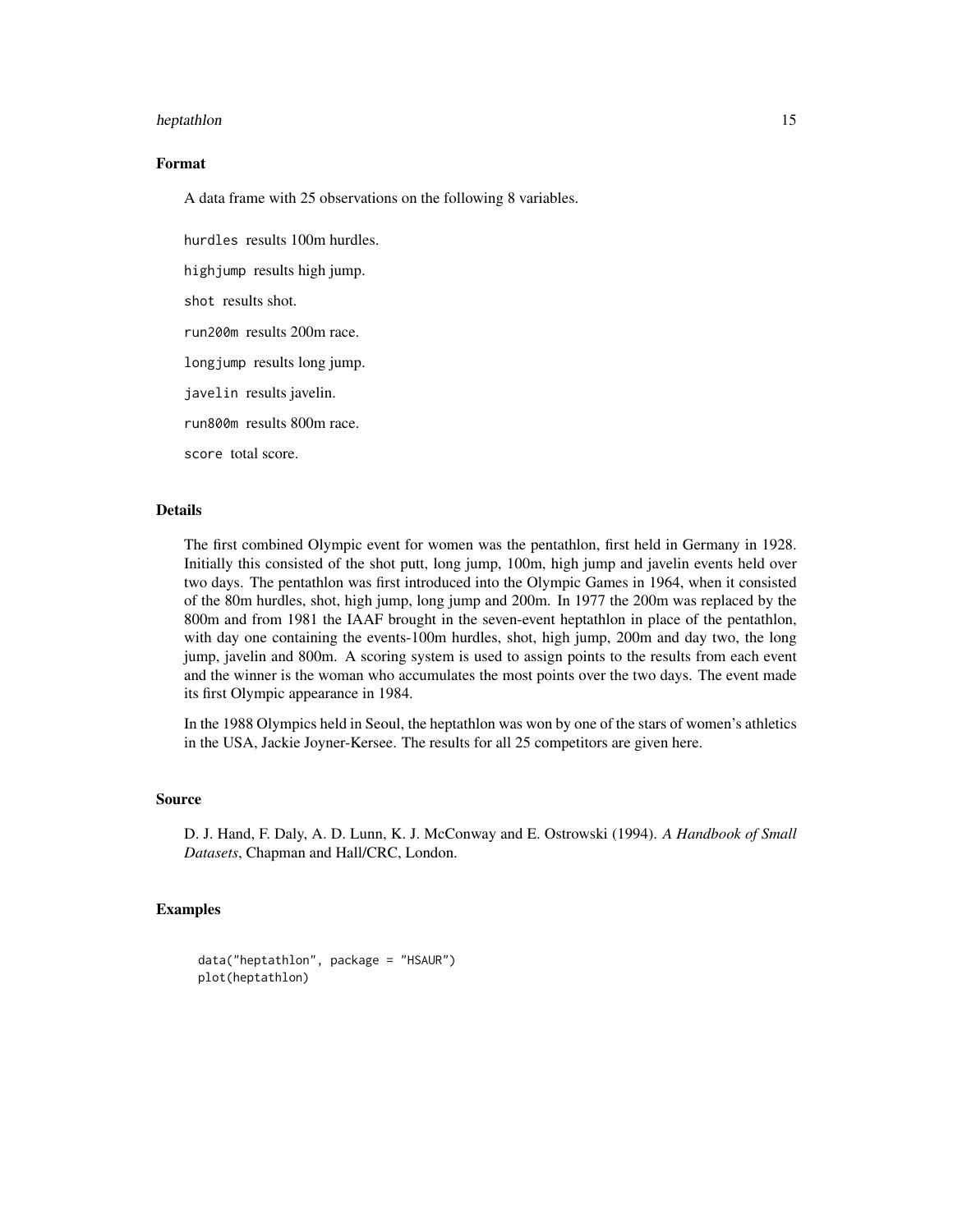<span id="page-15-0"></span>

Generate longtable LaTeX environments.

## Usage

```
HSAURtable(object, ...)
## S3 method for class 'table'
HSAURtable(object, xname = deparse(substitute(object)), pkg = NULL,
    ...)
## S3 method for class 'data.frame'
HSAURtable(object, xname = deparse(substitute(object)), pkg = NULL,
    nrows = NULL, ...## S3 method for class 'tabtab'
toLatex(object, caption = NULL, label = NULL,
    topcaption = TRUE, index = TRUE, ...)
## S3 method for class 'dftab'
toLatex(object, pcol = 1, caption = NULL,
    label = NULL, rownames = FALSE, topcaption = TRUE, index = TRUE,
    ...)
```
# Arguments

| object     | an object of table or data. frame.                                            |
|------------|-------------------------------------------------------------------------------|
| xname      | the name of the object.                                                       |
| pkg        | the package object comes from, optionally.                                    |
| nrows      | the number of rows actually printed for a data. frame.                        |
| caption    | the (optional) caption of the table without label.                            |
| label      | the (optional) label to be defined for this table.                            |
| pcol       | the number of parallel columns.                                               |
| rownames   | logical, should the rownames be printed in the first row without column name? |
| topcaption | logical, should the captions be placed on top (default) of the table?         |
| index      | logical, should an index entry be generated?                                  |
| $\ddotsc$  | additional arguments, currently ignored.                                      |

# Details

Based on the data in object, an object from which a Latex table (in a longtable environment) may be constructed (via [toLatex](#page-0-0)) is generated.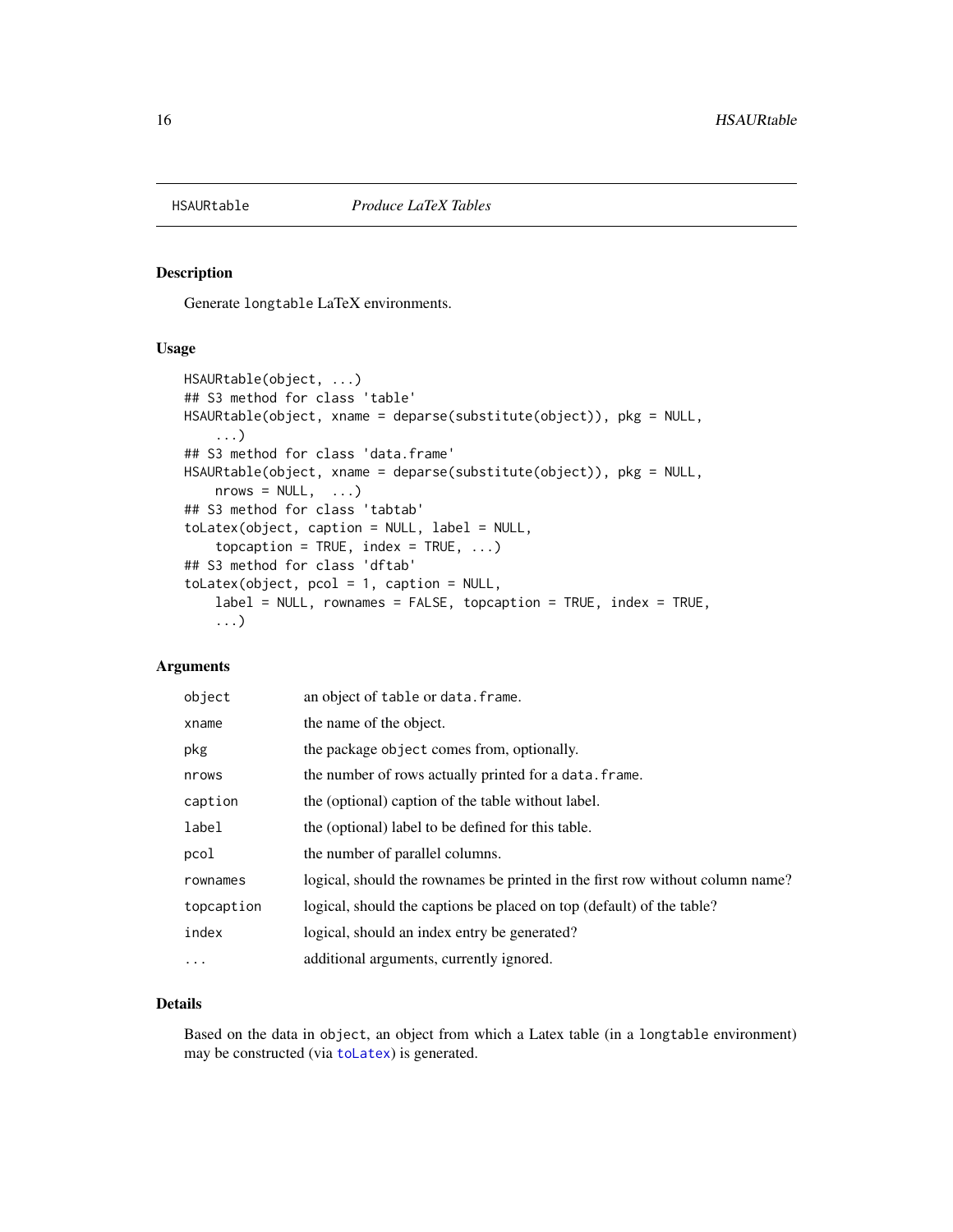#### <span id="page-16-0"></span>Lanza 17

## Value

An object of class tabtab or dftab for which [toLatex](#page-0-0) methods are available.

toLatex produces objects of class Latex, a character vector, essentially.

# Examples

```
data("rearrests", package = "HSAUR")
toLatex(HSAURtable(rearrests),
        caption = "Rearrests of juvenile felons.",
        label = "rearrests_tab")
```
Lanza *Prevention of Gastointestinal Damages*

## **Description**

Data from four randomised clinical trials on the prevention of gastointestinal damages by Misoprostol reported by Lanza et al. (1987, 1988a,b, 1989).

# Usage

data("Lanza")

# Format

A data frame with 198 observations on the following 3 variables.

study a factor with levels I, II, III, and IV describing the study number.

treatment a factor with levels Misoprostol Placebo

classification an ordered factor with levels  $1 < 2 < 3 < 4 < 5$  describing an ordered response variable.

## Details

The response variable is defined by the number of haemorrhages or erosions.

## Source

F. L. Lanza (1987), A double-blind study of prophylactic effect of misoprostol on lesions of gastric and duodenal mucosa induced by oral administration of tolmetin in healthy subjects. *British Journal of Clinical Practice*, May suppl, 91–101.

F. L. Lanza, R. L. Aspinall, E. A. Swabb, R. E. Davis, M. F. Rack, A. Rubin (1988a), Double-blind, placebo-controlled endoscopic comparison of the mucosal protective effects of misoprostol versus cimetidine on tolmetin-induced mucosal injury to the stomach and duodenum. *Gastroenterology*, 95(2), 289–294.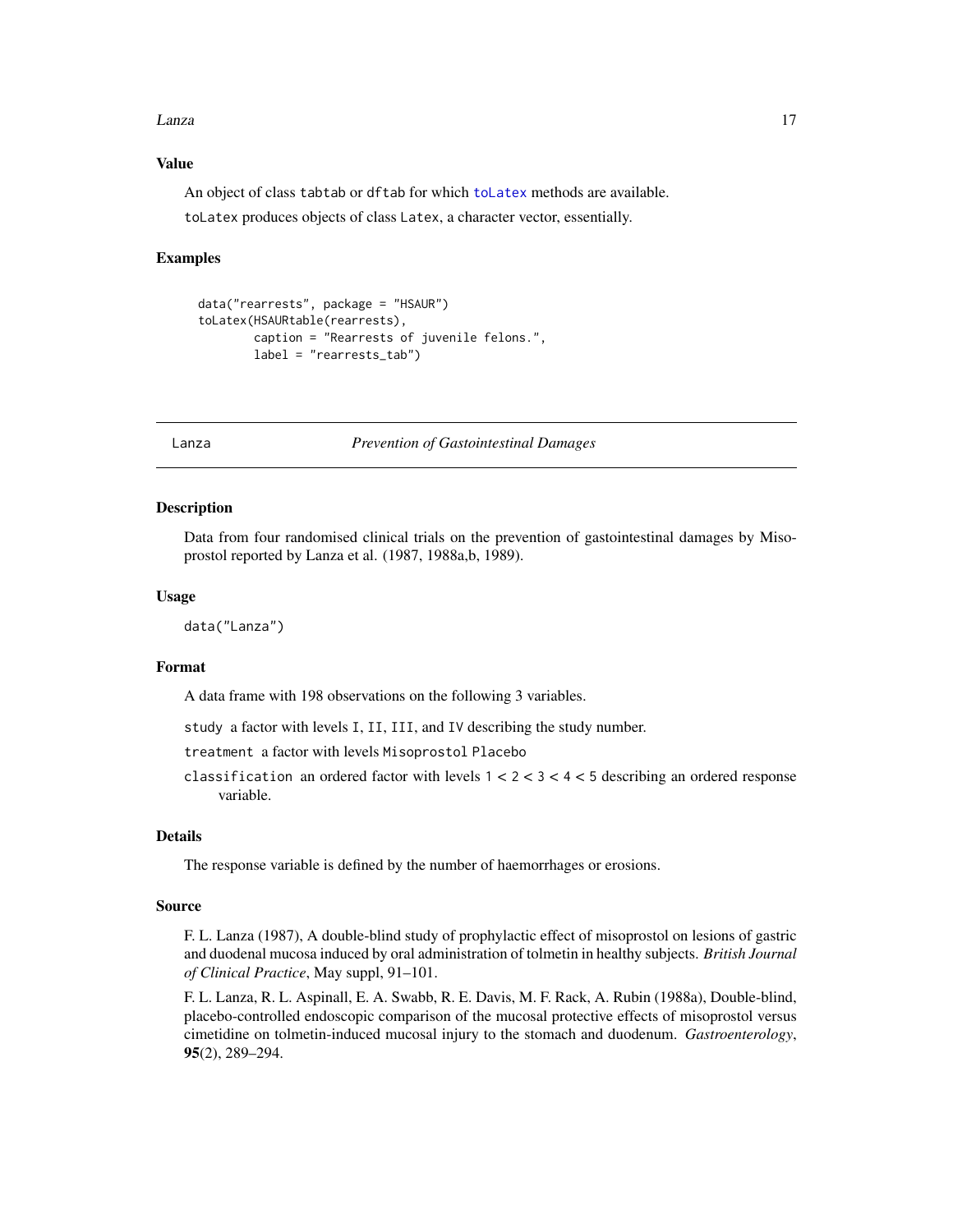<span id="page-17-0"></span>F. L. Lanza, K. Peace, L. Gustitus, M. F. Rack, B. Dickson (1988b), A blinded endoscopic comparative study of misoprostol versus sucralfate and placebo in the prevention of aspirin-induced gastric and duodenal ulceration. *American Journal of Gastroenterology*, 83(2), 143–146.

F. L. Lanza, D. Fakouhi, A. Rubin, R. E. Davis, M. F. Rack, C. Nissen, S. Geis (1989), A doubleblind placebo-controlled comparison of the efficacy and safety of 50, 100, and 200 micrograms of misoprostol QID in the prevention of ibuprofen-induced gastric and duodenal mucosal lesions and symptoms. *American Journal of Gastroenterology*, 84(6), 633–636.

# Examples

```
data("Lanza", package = "HSAUR")
layout(matrix(1:4, nrow = 2))pl <- tapply(1:nrow(Lanza), Lanza$study, function(indx)
    mosaicplot(table(Lanza[indx,"treatment"],
                     Lanza[indx,"classification"]),
               main = "", shade = TRUE))
```
mastectomy *Survival Times after Mastectomy of Breast Cancer Patients*

#### Description

Survival times in months after mastectomy of women with breast cancer. The cancers are classified as having metastized or not based on a histochemical marker.

#### Usage

```
data("mastectomy")
```
## Format

A data frame with 42 observations on the following 3 variables.

time survival times in months.

event a logical indicating if the event was observed (TRUE) or if the survival time was censored (FALSE).

metastized a factor at levels yes and no.

#### Source

B. S. Everitt and S. Rabe-Hesketh (2001), *Analysing Medical Data using S-PLUS*, Springer, New York, USA.

```
data("mastectomy", package = "HSAUR")
table(mastectomy$metastized)
```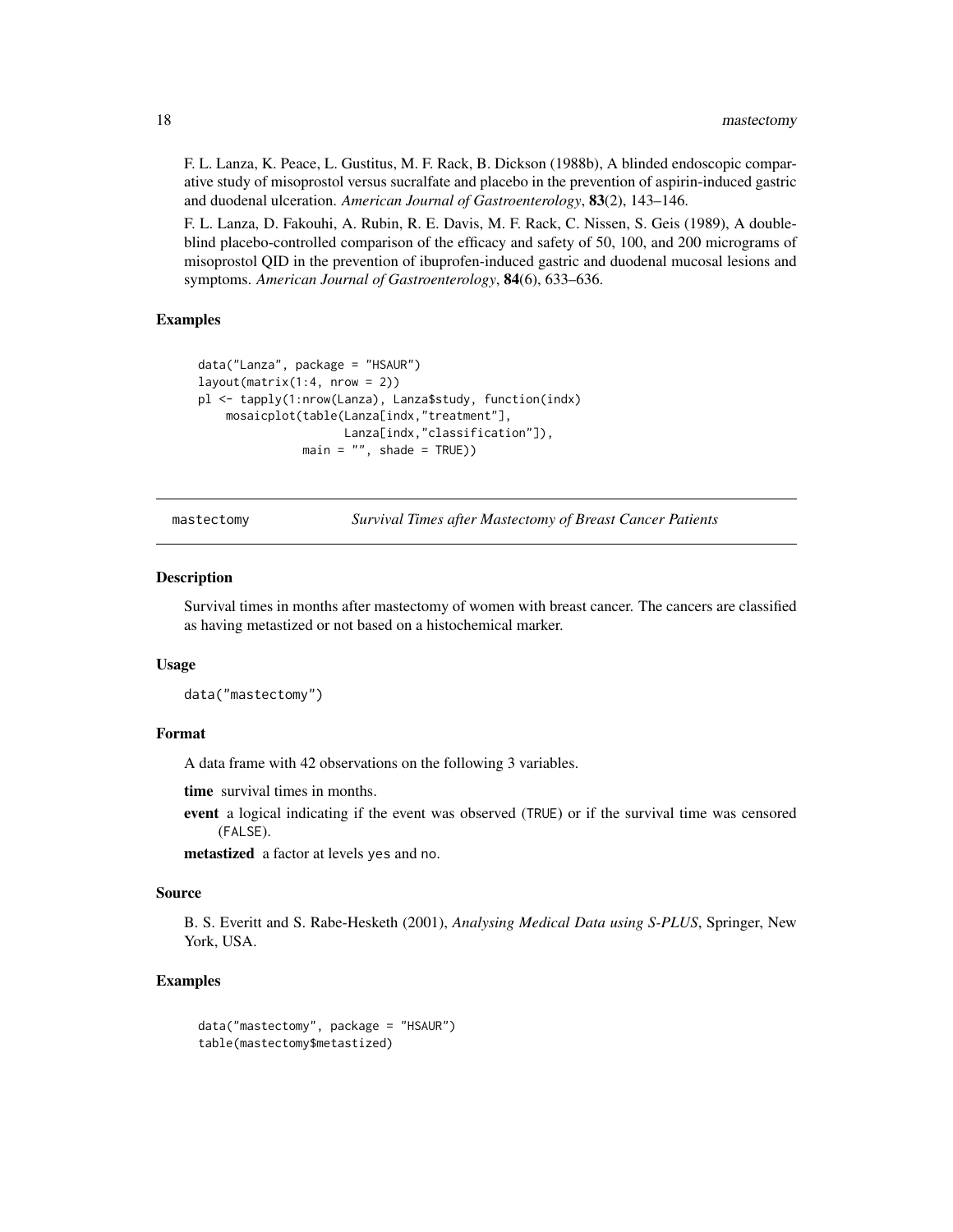<span id="page-18-0"></span>

Several meteorological measurements for a period between 1920 and 1931.

#### Usage

```
data("meteo")
```
# Format

A data frame with 11 observations on the following 6 variables.

year the years.

rainNovDec rainfall in November and December (mm).

temp average July temperature.

rainJuly rainfall in July (mm).

radiation radiation in July (millilitres of alcohol).

yield average harvest yield (quintals per hectare).

# Details

Carry out a principal components analysis of both the covariance matrix and the correlation matrix of the data and compare the results. Which set of components leads to the most meaningful interpretation?

# Source

B. S. Everitt and G. Dunn (2001), *Applied Multivariate Data Analysis*, 2nd edition, Arnold, London.

```
data("meteo", package = "HSAUR")
meteo
```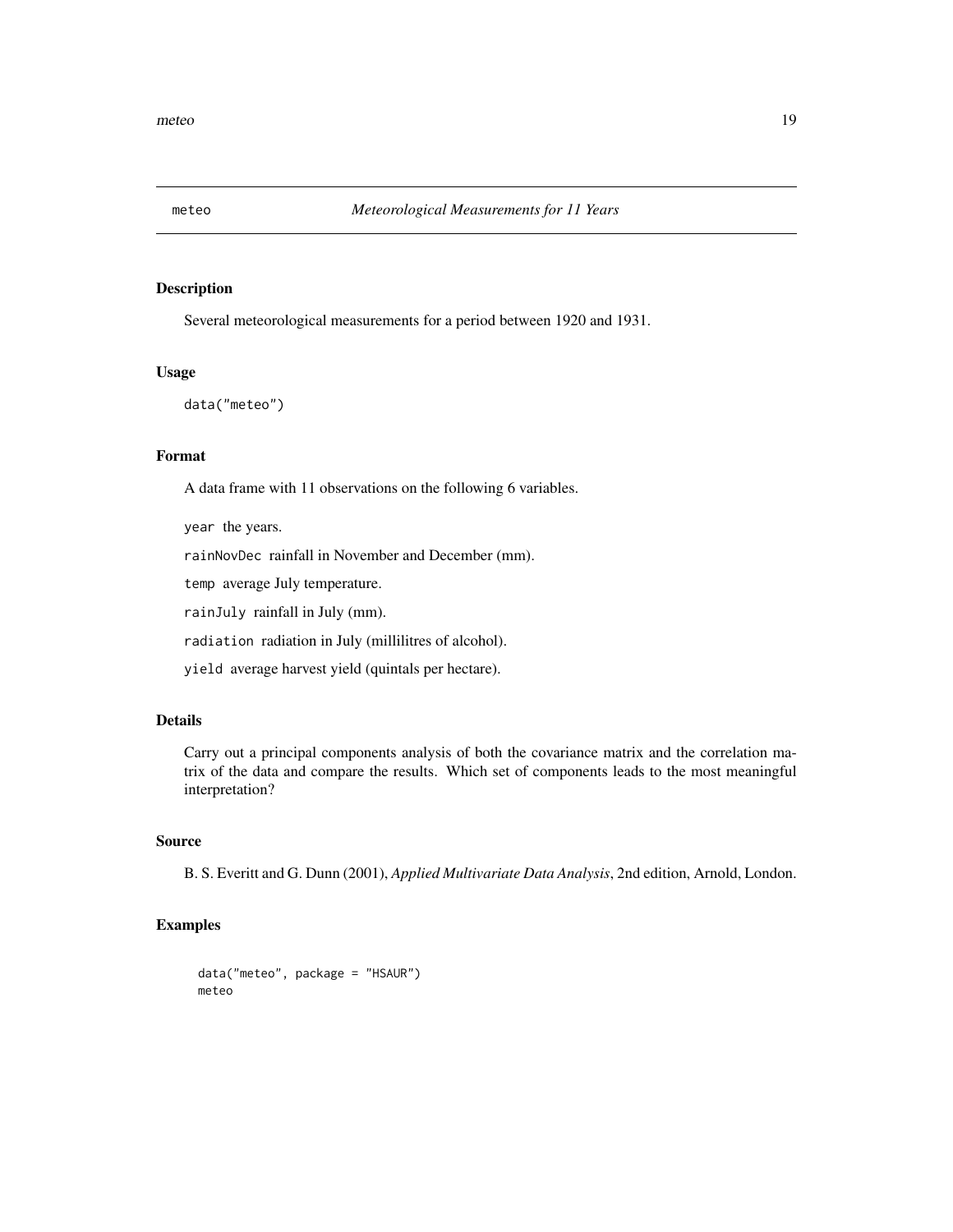<span id="page-19-0"></span>

The distribution of the oral lesion site found in house-to-house surveys in three geographic regions of rural India.

#### Usage

data("orallesions")

# Format

A two-way classification, see [table](#page-0-0).

# Source

Cyrus R. Mehta and Nitin R. Patel (2003), *StatXact-6: Statistical Software for Exact Nonparametric Inference*, Cytel Software Cooperation, Cambridge, USA.

# Examples

```
data("orallesions", package = "HSAUR")
mosaicplot(orallesions)
```
phosphate *Phosphate Level Data*

# Description

Plasma inorganic phosphate levels from 33 subjects.

# Usage

data("phosphate")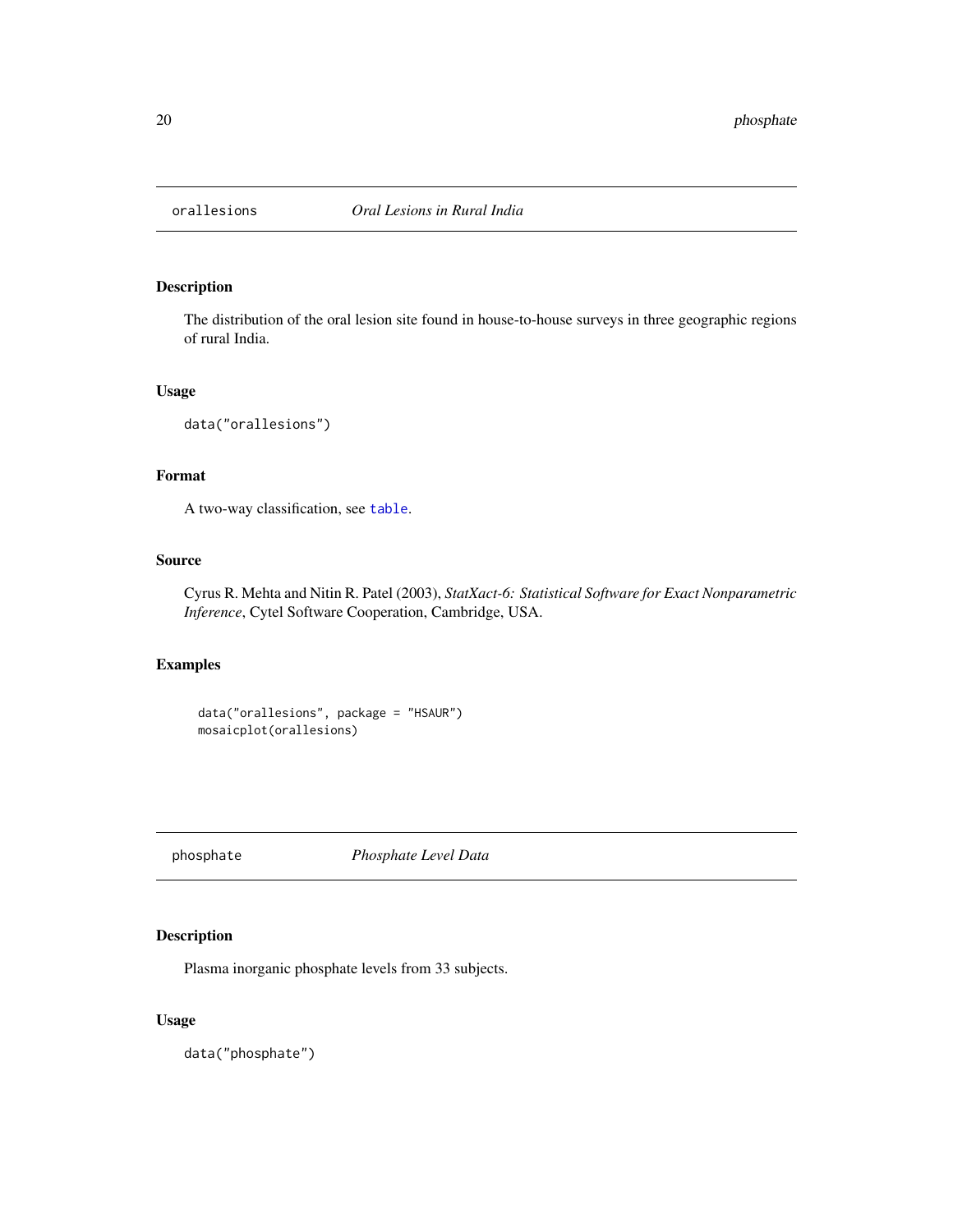#### <span id="page-20-0"></span>pistonrings 21

## Format

A data frame with 33 observations on the following 9 variables.

group a factor with levels control and obese.

- t0 baseline phosphate level,
- t0.5 phosphate level after 1/2 an hour.
- t1 phosphate level after one an hour.
- t1.5 phosphate level after 1 1/2 hours.
- t2 phosphate level after two hours.
- t3 phosphate level after three hours.
- t4 phosphate level after four hours.
- t5 phosphate level after five hours.

# Source

C. S. Davis (2002), *Statistical Methods for the Analysis of Repeated Measurements*, Springer, New York.

# Examples

```
data("phosphate", package = "HSAUR")
plot(t0 ~ ~ ~ group, data = phosphate)
```
pistonrings *Piston Rings Failures*

## Description

Number of failures of piston rings in three legs of four steam-driven compressors.

## Usage

```
data("pistonrings")
```
# Format

A two-way classification, see [table](#page-0-0).

# Details

The data are given in form of a [table](#page-0-0). The table gives the number of piston-ring failures in each of three legs of four steam-driven compressors located in the same building. The compressors have identical design and are oriented in the same way. The question of interest is whether the two classification variables (compressor and leg) are independent.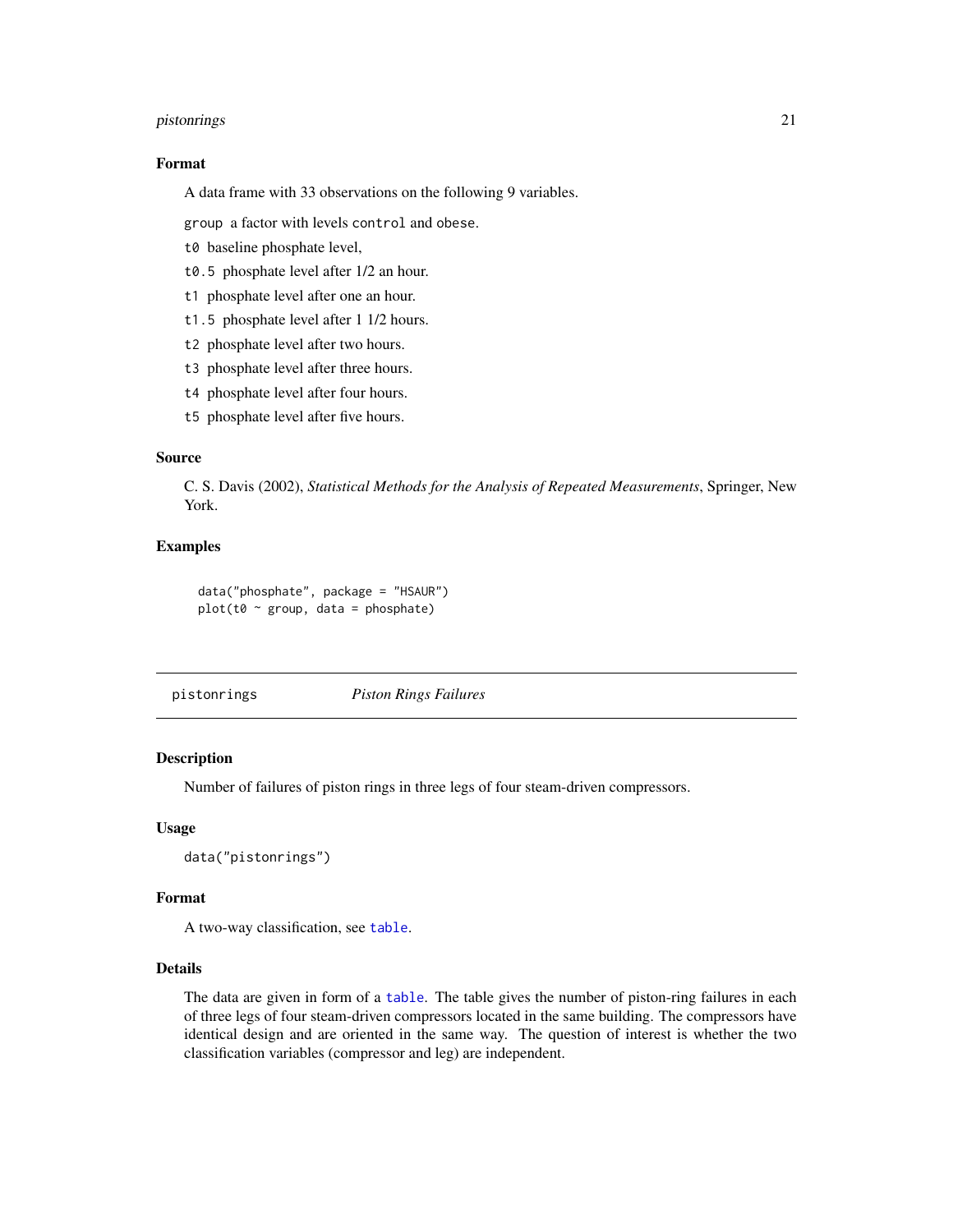# <span id="page-21-0"></span>Source

S. J. Haberman (1973), The analysis of residuals in cross-classificed tables. *Biometrics* 29, 205– 220.

# Examples

```
data("pistonrings", package = "HSAUR")
mosaicplot(pistonrings)
```
planets *Exoplanets Data*

## Description

Data on planets outside the Solar System.

# Usage

```
data("planets")
```
## Format

A data frame with 101 observations from 101 exoplanets on the following 3 variables.

mass Jupiter mass of the planet.

period period in earth days.

eccen the radial eccentricity of the planet.

# Details

From the properties of the exoplanets found up to now it appears that the theory of planetary development constructed for the planets of the Solar System may need to be reformulated. The exoplanets are not at all like the nine local planets that we know so well. A first step in the process of understanding the exoplanets might be to try to classify them with respect to their known properties.

# Source

M. Mayor and P. Frei (2003). *New Worlds in the Cosmos: The Discovery of Exoplanets*. Cambridge University Press, Cambridge, UK.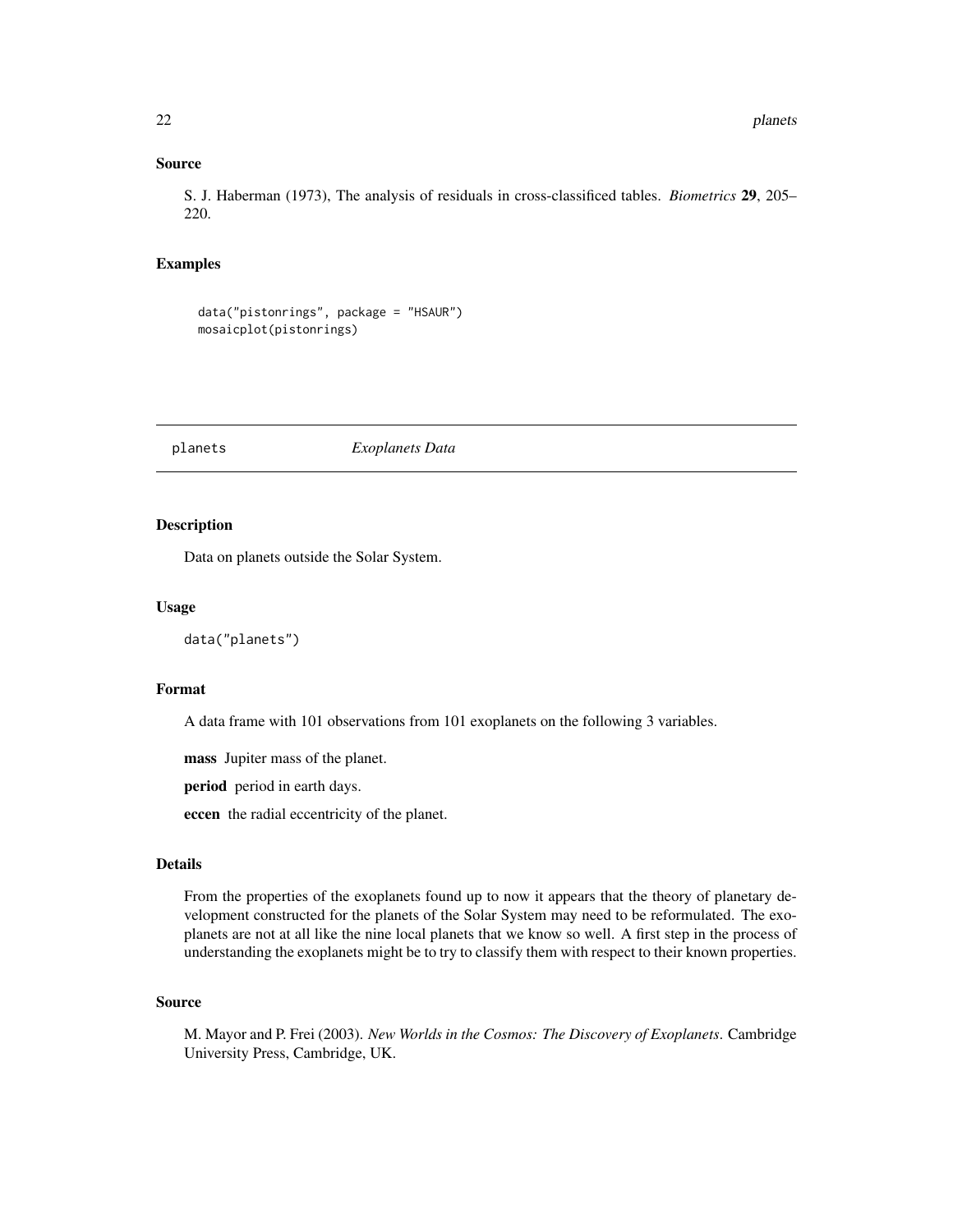#### <span id="page-22-0"></span>plasma 23

# Examples

```
data("planets", package = "HSAUR")
require("scatterplot3d")
scatterplot3d(log(planets$mass), log(planets$period), log(planets$eccen),
              type = "h", highlight.3d = TRUE, angle = 55,
              scale.y = 0.7, pch = 16
```
#### plasma *Blood Screening Data*

# **Description**

The erythrocyte sedimentation rate and measurements of two plasma proteins (fibrinogen and globulin).

# Usage

data("plasma")

## Format

A data frame with 32 observations on the following 3 variables.

fibrinogen the fibrinogen level in the blood.

globulin the globulin level in the blood.

ESR the erythrocyte sedimentation rate, either less or greater 20 mm / hour.

#### Details

The erythrocyte sedimentation rate (ESR) is the rate at which red blood cells (erythrocytes) settle out of suspension in blood plasma, when measured under standard conditions. If the ESR increases when the level of certain proteins in the blood plasma rise in association with conditions such as rheumatic diseases, chronic infections and malignant diseases, its determination might be useful in screening blood samples taken form people suspected to being suffering from one of the conditions mentioned. The absolute value of the ESR is not of great importance rather it is whether it is less than 20mm/hr since lower values indicate a healthy individual.

The question of interest is whether there is any association between the probability of an ESR reading greater than 20mm/hr and the levels of the two plasma proteins. If there is not then the determination of ESR would not be useful for diagnostic purposes.

#### Source

D. Collett and A. A. Jemain (1985), Residuals, outliers and influential observations in regression analysis. *Sains Malaysiana*, 4, 493–511.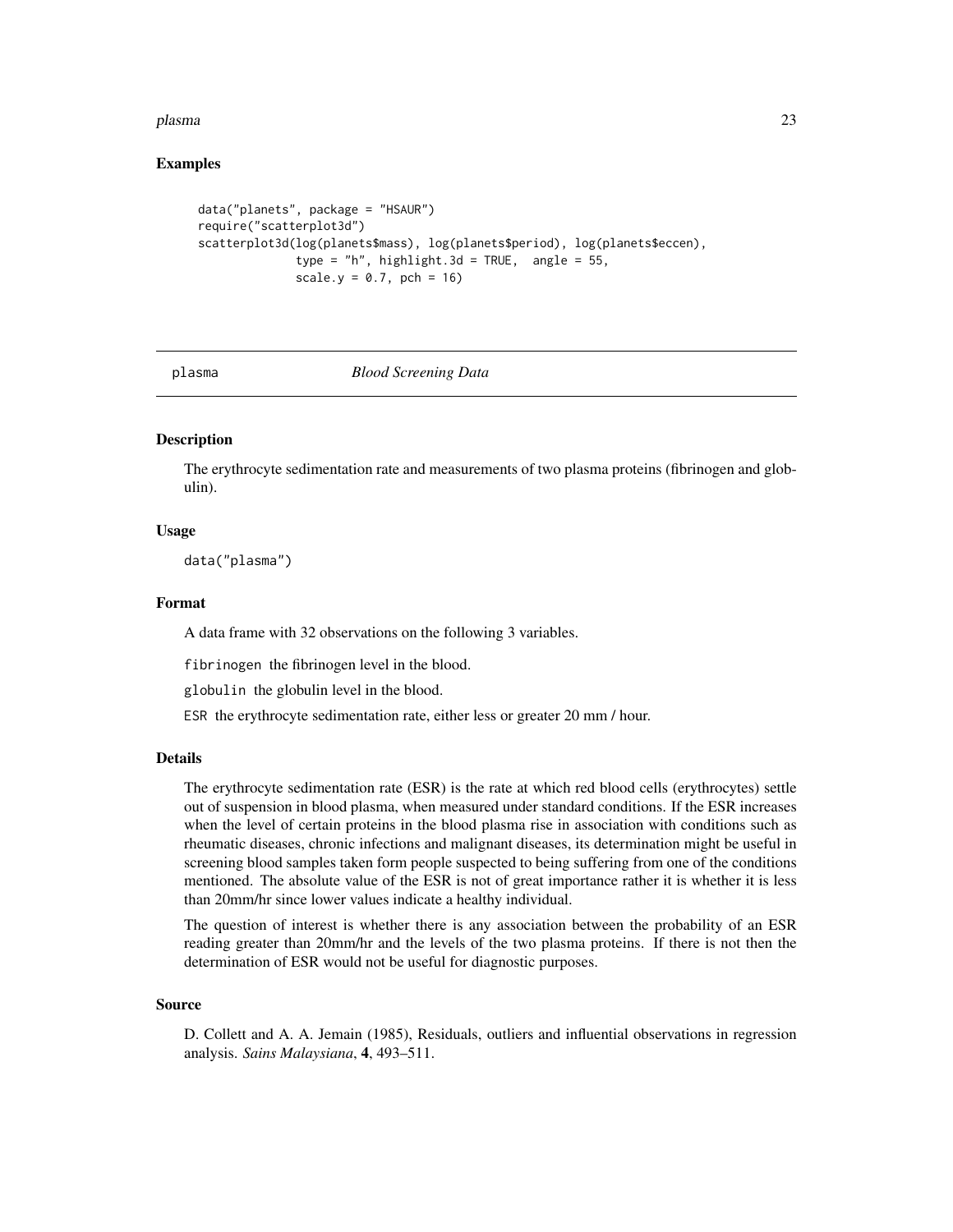# Examples

```
data("plasma", package = "HSAUR")
layout(matrix(1:2, ncol = 2))
boxplot(fibrinogen \sim ESR, data = plasma, varwidth = TRUE)
boxplot(globulin \sim ESR, data = plasma, varwidth = TRUE)
```
<span id="page-23-1"></span>

#### polyps *Familial Andenomatous Polyposis*

# **Description**

Data from a placebo-controlled trial of a non-steroidal anti-inflammatory drug in the treatment of familial andenomatous polyposis (FAP).

## Usage

data("polyps")

#### Format

A data frame with 20 observations on the following 3 variables.

number number of colonic polyps at 12 months.

treat treatment arms of the trail, a factor with levels placebo and drug.

age the age of the patient.

# Details

Giardiello et al. (1993) and Piantadosi (1997) describe the results of a placebo-controlled trial of a non-steroidal anti-inflammatory drug in the treatment of familial andenomatous polyposis (FAP). The trial was halted after a planned interim analysis had suggested compelling evidence in favour of the treatment. Here we are interested in assessing whether the number of colonic polyps at 12 months is related to treatment and age of patient.

#### Source

F. M. Giardiello, S. R. Hamilton, A. J. Krush, S. Piantadosi, L. M. Hylind, P. Celano, S. V. Booker, C. R. Robinson and G. J. A. Offerhaus (1993), Treatment of colonic and rectal adenomas with sulindac in familial adenomatous polyposis. *New England Journal of Medicine*, 328(18), 1313– 1316.

S. Piantadosi (1997), *Clinical Trials: A Methodologic Perspective*. John Wiley & Sons, New York.

<span id="page-23-0"></span>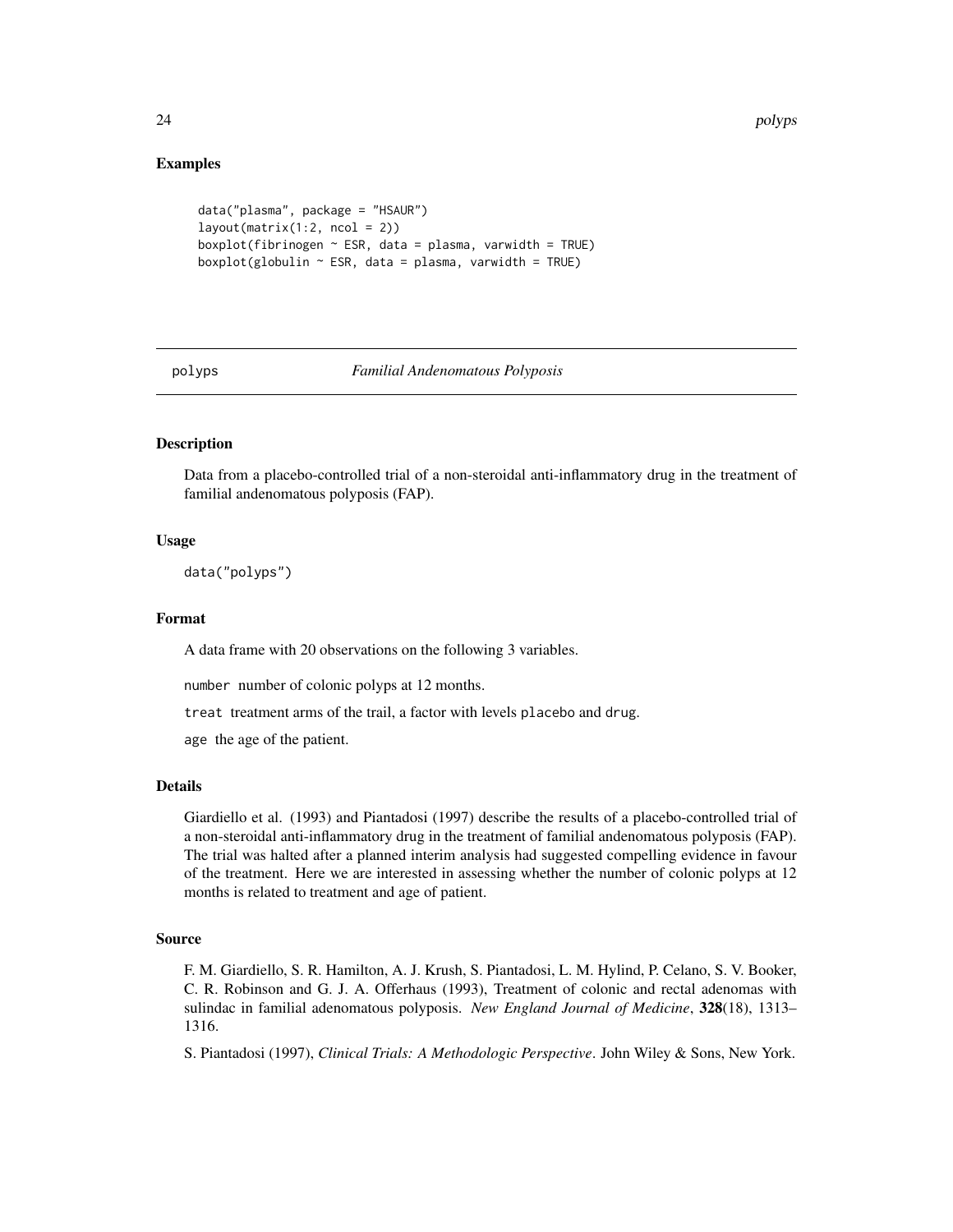#### <span id="page-24-0"></span>polyps3 25

# Examples

```
data("polyps", package = "HSAUR")
plot(number ~ age, data = polyps, pch = as.numeric(polyps$treat))legend(40, 40, legend = levels(polyps$treat), pch = 1:2, bty = "n")
```
## polyps3 *Familial Andenomatous Polyposis*

#### Description

Data from a placebo-controlled trial of a non-steroidal anti-inflammatory drug in the treatment of familial andenomatous polyposis (FAP).

## Usage

data("polyps3")

## Format

A data frame with 22 observations on the following 5 variables.

sex a factor with levels female and male.

treatment a factor with levels placebo and active.

baseline the baseline number of polyps.

age the age of the patient.

number3m the number of polyps after three month.

#### Details

The data arise from the same study as the [polyps](#page-23-1) data. Here, the number of polyps after three months are given.

## Source

F. M. Giardiello, S. R. Hamilton, A. J. Krush, S. Piantadosi, L. M. Hylind, P. Celano, S. V. Booker, C. R. Robinson and G. J. A. Offerhaus (1993), Treatment of colonic and rectal adenomas with sulindac in familial adenomatous polyposis. *New England Journal of Medicine*, 328(18), 1313– 1316.

S. Piantadosi (1997), *Clinical Trials: A Methodologic Perspective*. John Wiley & Sons, New York.

```
data("polyps3", package = "HSAUR")
plot(number3m ~ age, data = polyps3, pch = as.numeric(polyps3$treatment))
legend("topright", legend = levels(polyps3$treatment), pch = 1:2, bty = "n")
```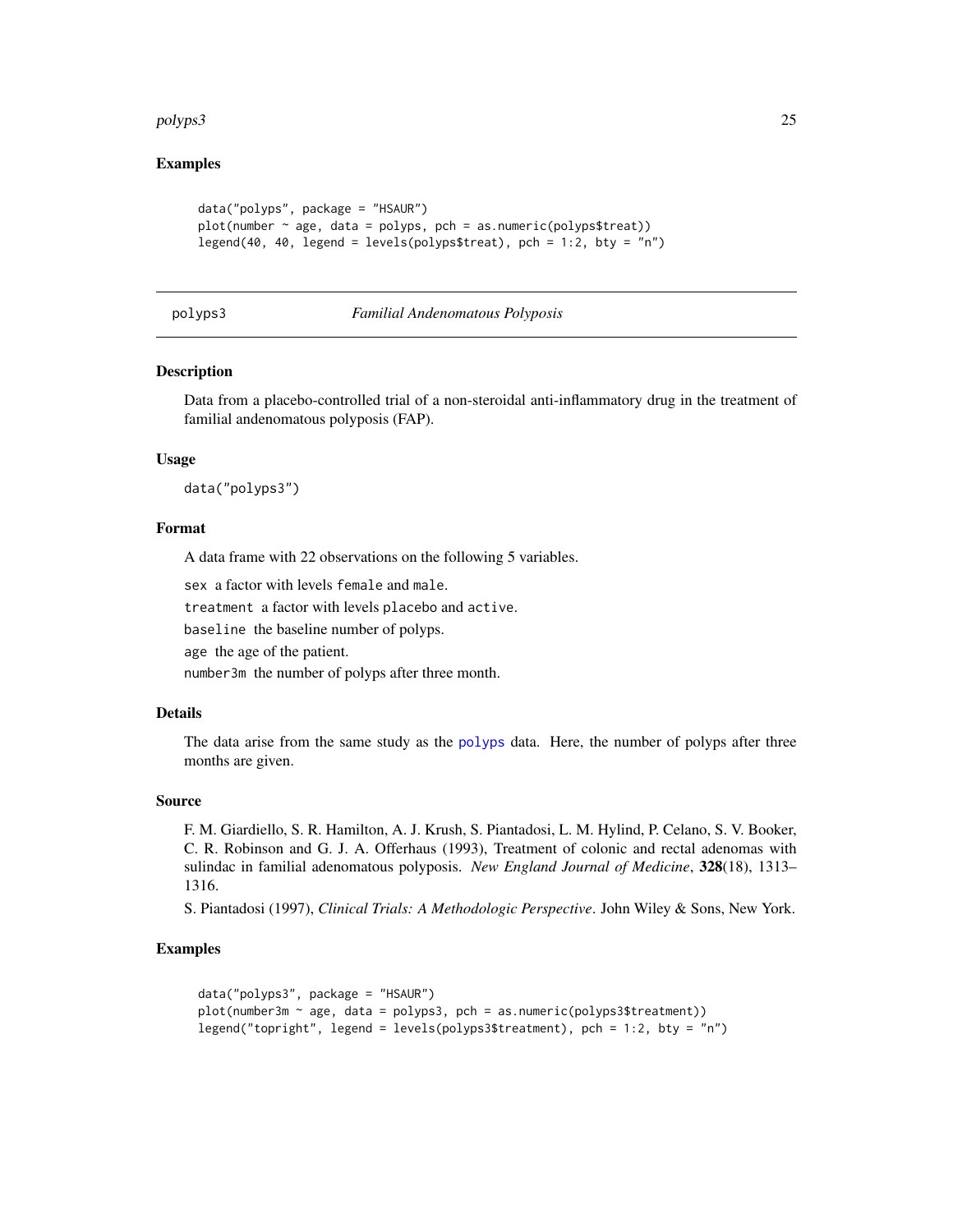<span id="page-25-0"></span>

Chemical composition of Romano-British pottery.

## Usage

```
data("pottery")
```
# Format

A data frame with 45 observations on the following 9 chemicals.

Al2O3 aluminium trioxide.

- Fe2O3 iron trioxide.
- MgO magnesium oxide.
- CaO calcium oxide.
- Na2O natrium oxide.
- K2O calium oxide.
- TiO2 titanium oxide.
- MnO mangan oxide.
- BaO barium oxide.

# Details

The data gives the chemical composition of specimens of Romano-British pottery, determined by atomic absorption spectrophotometry, for nine oxides.

## Source

A. Tubb and N. J. Parker and G. Nickless (1980), The analysis of Romano-British pottery by atomic absorption spectrophotometry. *Archaeometry*, 22, 153–171.

```
data("pottery", package = "HSAUR")
plot(pottery)
```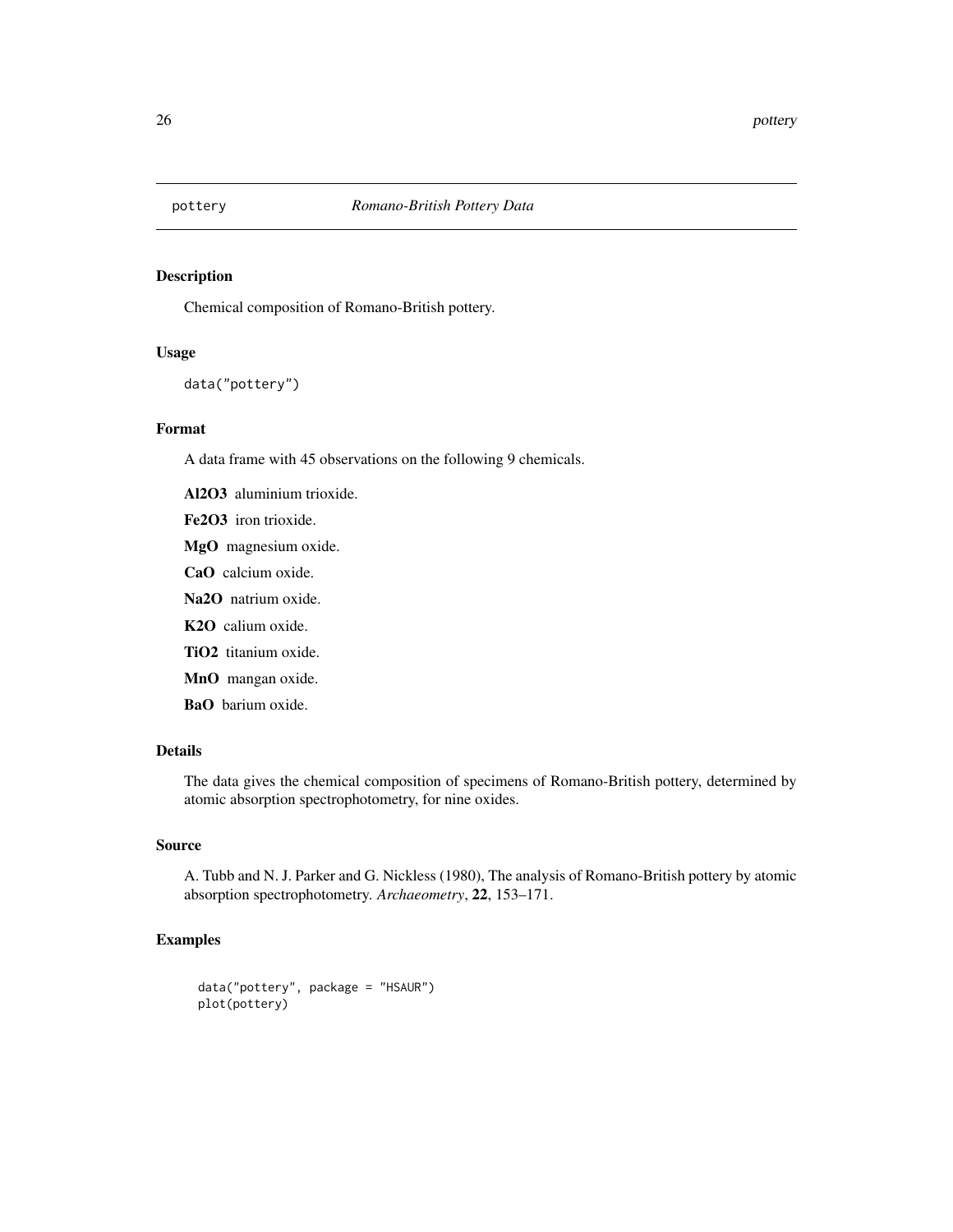<span id="page-26-0"></span>

Rearrests of juventile felons by type of court in which they were tried.

## Usage

data("rearrests")

## Format

A two-way classification, see [table](#page-0-0).

# Details

The data (taken from Agresti, 1996) arise from a sample of juveniles convicted of felony in Florida in 1987. Matched pairs were formed using criteria such as age and the number of previous offences. For each pair, one subject was handled in the juvenile court and the other was transferred to the adult court. Whether or not the juvenile was rearrested by the end of 1988 was then noted. Here the question of interest is whether the true proportions rearrested were identical for the adult and juvenile court assignments?

## Source

A. Agresti (1996). *An Introduction to Categorical Data Analysis*. Wiley, New York.

# Examples

```
data("rearrests", package = "HSAUR")
rearrests
```
respiratory *Respiratory Illness Data*

# Description

The respiratory status of patients recruited for a randomised clinical multicenter trial.

## Usage

data("respiratory")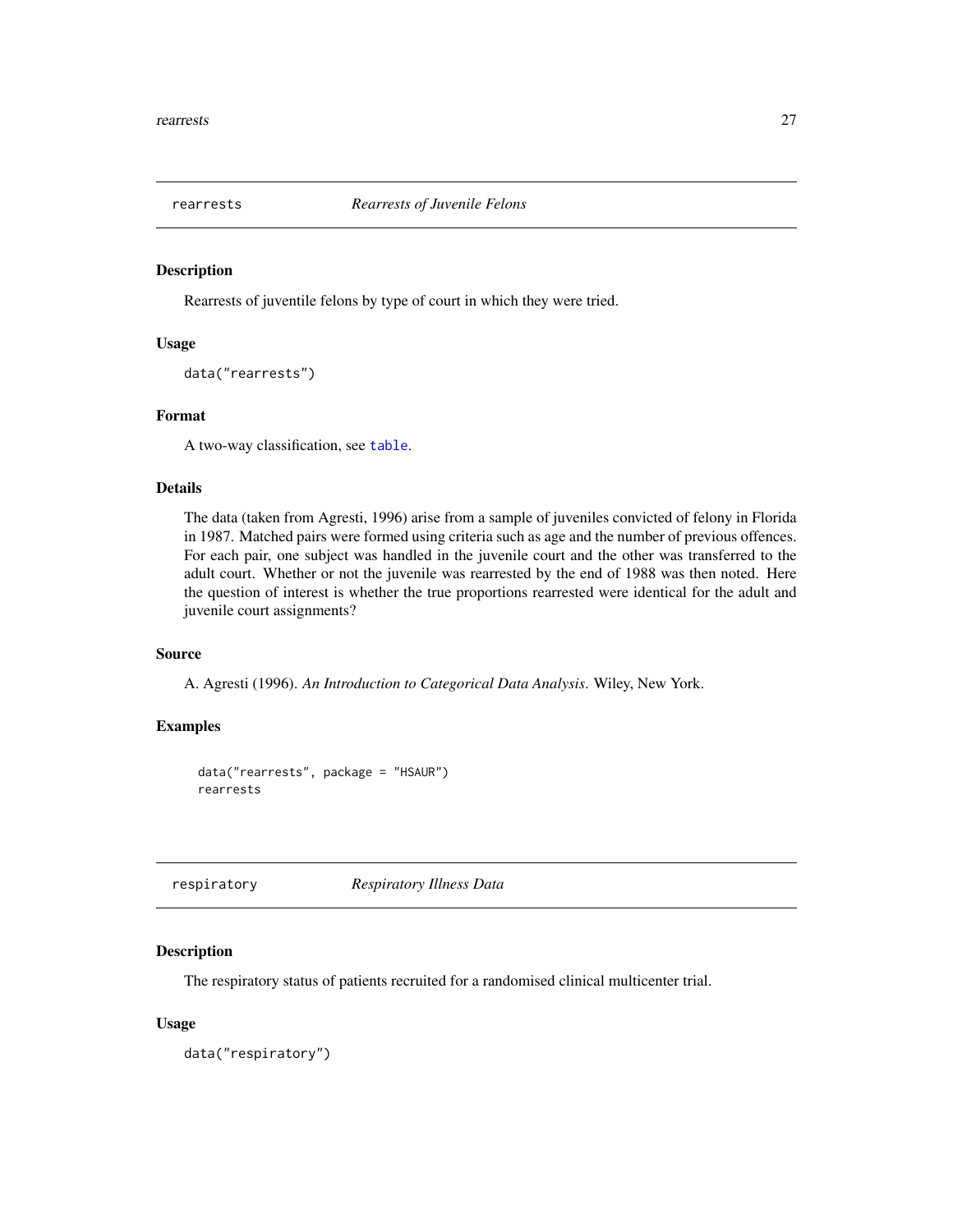#### <span id="page-27-0"></span>28 roomwidth

# Format

A data frame with 555 observations on the following 7 variables.

centre the study center, a factor with levels 1 and 2.

treatment the treatment arm, a factor with levels placebo and treatment.

sex a factor with levels female and male.

age the age of the patient.

status the respiratory status (response variable), a factor with levels poor and good.

month the month, each patient was examined at months 0, 1, 2, 3 and 4.

subject the patient ID, a factor with levels 1 to 111.

# Details

In each of two centres, eligible patients were randomly assigned to active treatment or placebo. During the treatment, the respiratory status (categorised poor or good) was determined at each of four, monthly visits. The trial recruited 111 participants (54 in the active group, 57 in the placebo group) and there were no missing data for either the responses or the covariates. The question of interest is to assess whether the treatment is effective and to estimate its effect.

Note that the data are in long form, i.e, repeated measurments are stored as additional rows in the data frame.

## Source

C. S. Davis (1991), Semi-parametric and non-parametric methods for the analysis of repeated measurements with applications to clinical trials. *Statistics in Medicine*, 10, 1959–1980.

## Examples

```
data("respiratory", package = "HSAUR")
mosaicplot(xtabs( ~ reatment + month + status, data = respiratory))
```
roomwidth *Students Estimates of Lecture Room Width*

#### Description

Lecture room width estimated by students in two different units.

#### Usage

data("roomwidth")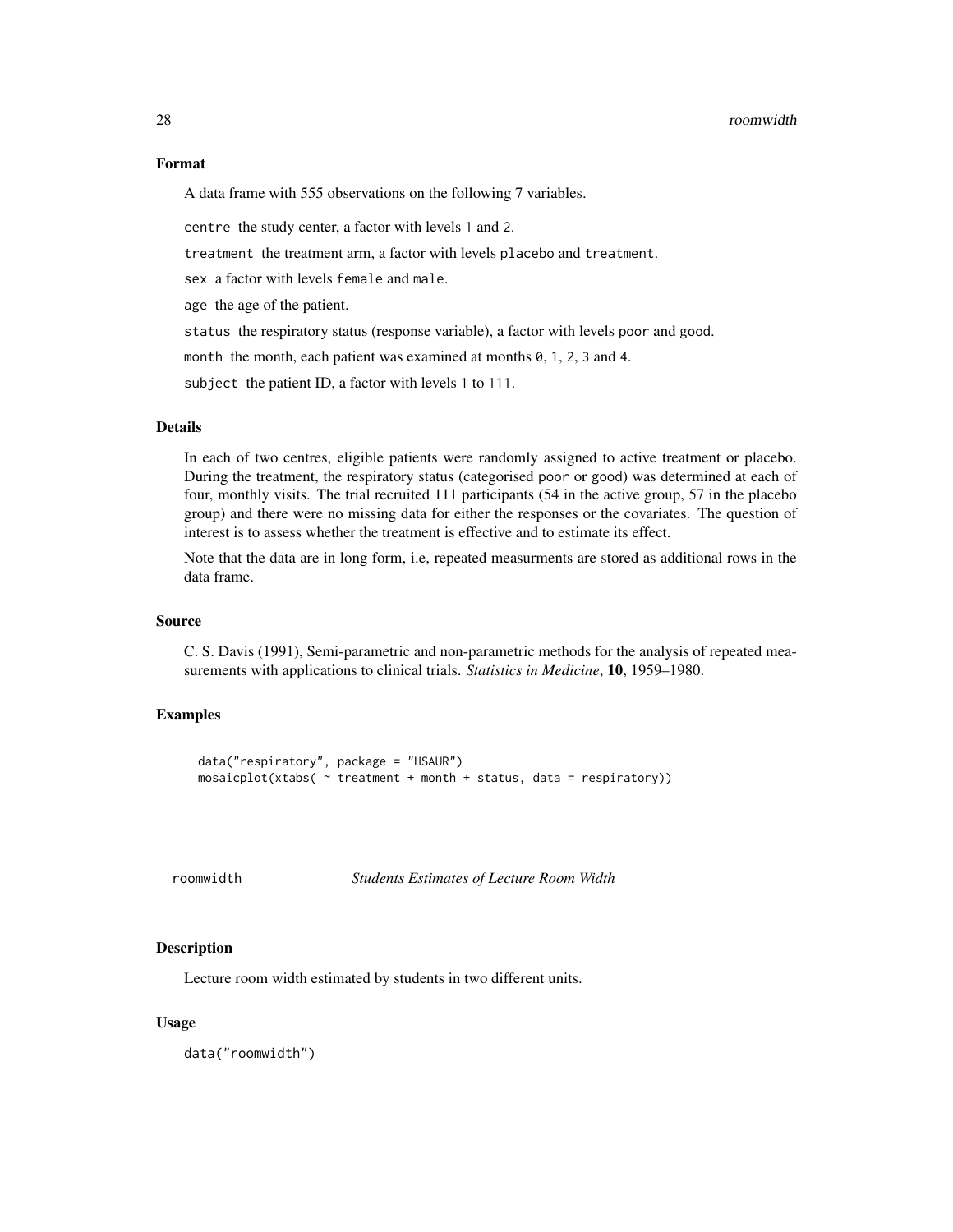# <span id="page-28-0"></span>schizophrenia 29

# Format

A data frame with 113 observations on the following 2 variables.

unit a factor with levels feet and metres.

width the estimated width of the lecture room.

# Details

Shortly after metric units of length were officially introduced in Australia, each of a group of 44 students was asked to guess, to the nearest metre, the width of the lecture hall in which they were sitting. Another group of 69 students in the same room was asked to guess the width in feet, to the nearest foot. The data were collected by Professor T. Lewis and are taken from Hand et al (1994). The main question is whether estimation in feet and in metres gives different results.

# Source

D. J. Hand, F. Daly, A. D. Lunn, K. J. McConway and E. Ostrowski (1994). *A Handbook of Small Datasets*, Chapman and Hall/CRC, London.

# Examples

```
data("roomwidth", package = "HSAUR")
convert <- ifelse(roomwidth$unit == "feet", 1, 3.28)
boxplot(I(width * convert) * unit, data = roomwidth)
```
schizophrenia *Age of Onset of Schizophrenia Data*

#### Description

Data on sex differences in the age of onset of schizophrenia.

#### Usage

data("schizophrenia")

## Format

A data frame with 251 observations on the following 2 variables.

age age at the time of diagnosis.

gender a factor with levels female and male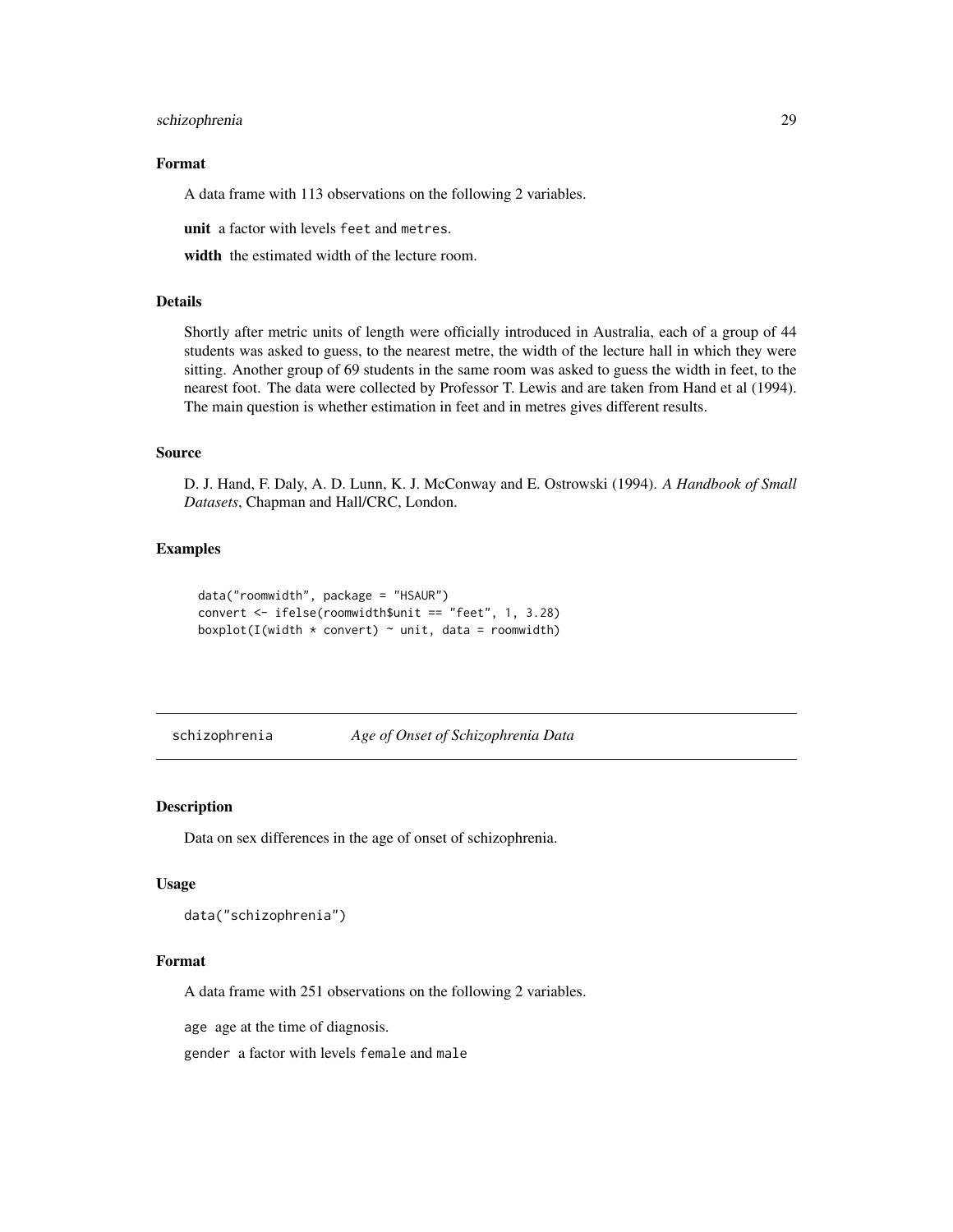# Details

A sex difference in the age of onset of schizophrenia was noted by Kraepelin (1919). Subsequently epidemiological studies of the disorder have consistently shown an earlier onset in men than in women. One model that has been suggested to explain this observed difference is know as the subtype model which postulates two type of schizophrenia, one characterised by early onset, typical symptoms and poor premorbid competence, and the other by late onset, atypical symptoms, and good premorbid competence. The early onset type is assumed to be largely a disorder of men and the late onset largely a disorder of women.

## Source

E. Kraepelin (1919), *Dementia Praecox and Paraphrenia*. Livingstone, Edinburgh.

## Examples

data("schizophrenia", package = "HSAUR") boxplot(age ~ gender, data = schizophrenia)

schizophrenia2 *Schizophrenia Data*

#### Description

Though disorder and early onset of schizophrenia.

# Usage

data("schizophrenia2")

# Format

A data frame with 220 observations on the following 4 variables.

subject the patient ID, a factor with levels 1 to 44.

onset the time of onset of the disease, a factor with levels < 20 yrs and > 20 yrs.

disorder whether thought disorder was absent or present, the response variable.

month month after hospitalisation.

## Details

The data were collected in a follow-up study of women patients with schizophrenia. The binary response recorded at 0, 2, 6, 8 and 10 months after hospitalisation was thought disorder (absent or present). The single covariate is the factor indicating whether a patient had suffered early or late onset of her condition (age of onset less than 20 years or age of onset 20 years or above). The question of interest is whether the course of the illness differs between patients with early and late onset?

<span id="page-29-0"></span>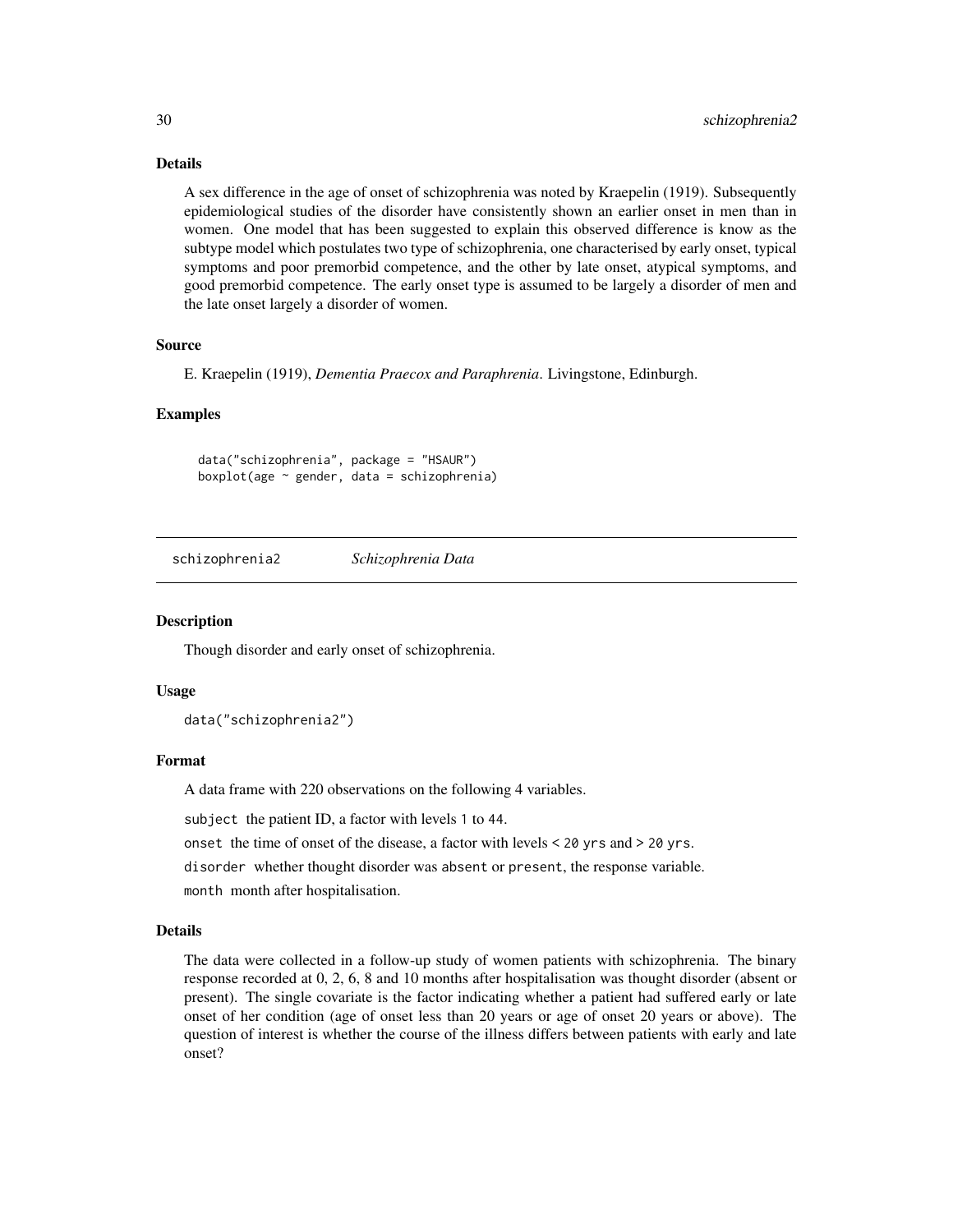#### <span id="page-30-0"></span>schooldays 31

# Source

Davis (2002), *Statistical Methods for the Analysis of Repeated Measurements*, Springer, New York.

#### Examples

```
data("schizophrenia2", package = "HSAUR")
mosaicplot(xtabs( ~ onset + month + disorder, data = schizophrenia2))
```
#### schooldays *Days not Spent at School*

## Description

Data from a sociological study, the number of days absent from school is the response variable.

#### Usage

data("schooldays")

#### Format

A data frame with 154 observations on the following 5 variables.

race race of the child, a factor with levels aboriginal and non-aboriginal.

sex the sex of the child, a factor with levels female and male.

school the school type, a factor with levels F0 (primary), F1 (first), F2 (second) and F3 (third form).

learner how good is the child in learning things, a factor with levels average and slow.

absent number of days absent from school.

#### Details

The data arise from a sociological study of Australian Aboriginal and white children reported by Quine (1975).

In this study, children of both sexes from four age groups (final grade in primary schools and first, second and third form in secondary school) and from two cultural groups were used. The children in age group were classified as slow or average learners. The response variable was the number of days absent from school during the school year. (Children who had suffered a serious illness during the years were excluded.)

#### Source

S. Quine (1975), Achievement Orientation of Aboriginal and White Adolescents. Doctoral Dissertation, Australian National University, Canberra.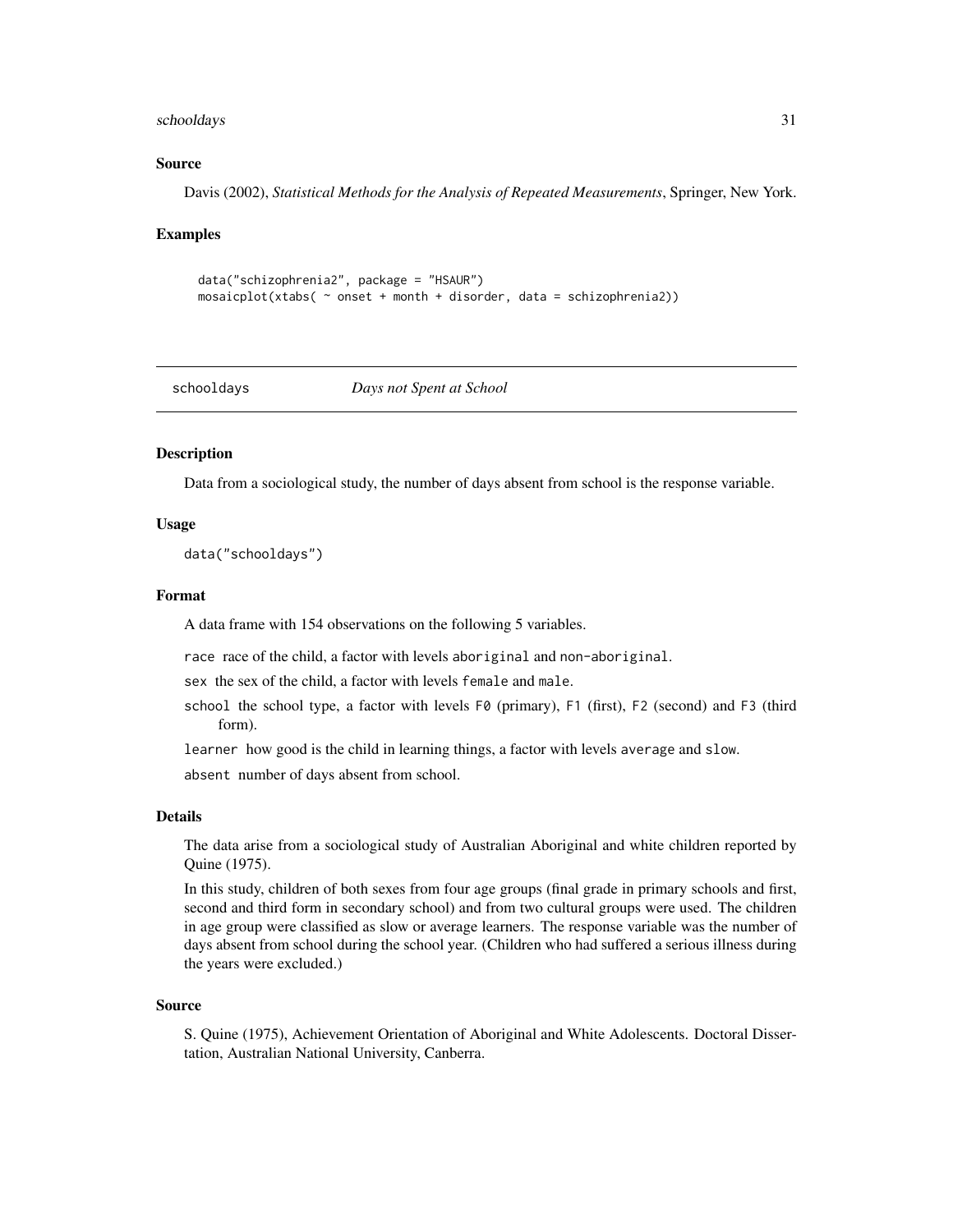# <span id="page-31-0"></span>Examples

```
data("schooldays", package = "HSAUR")
plot.design(schooldays)
```
skulls *Egyptian Skulls*

## Description

Measurements made on Egyptian skulls from five epochs.

# Usage

data("skulls")

# Format

A data frame with 150 observations on the following 5 variables.

- epoch the epoch the skull as assigned to, a factor with levels c4000BC c3300BC, c1850BC, c200BC, and cAD150, where the years are only given approximately, of course.
- mb maximum breaths of the skull.
- bh basibregmatic heights of the skull.
- bl basialiveolar length of the skull.
- nh nasal heights of the skull.

# Details

The question is whether the measurements change over time. Non-constant measurements of the skulls over time would indicate interbreeding with immigrant populations.

#### Source

D. J. Hand, F. Daly, A. D. Lunn, K. J. McConway and E. Ostrowski (1994). *A Handbook of Small Datasets*, Chapman and Hall/CRC, London.

```
data("skulls", package = "HSAUR")
means <- tapply(1:nrow(skulls), skulls$epoch, function(i)
             apply(skulls[i,colnames(skulls)[-1]], 2, mean))
means <- matrix(unlist(means), nrow = length(means), byrow = TRUE)
colnames(means) <- colnames(skulls)[-1]
rownames(means) <- levels(skulls$epoch)
```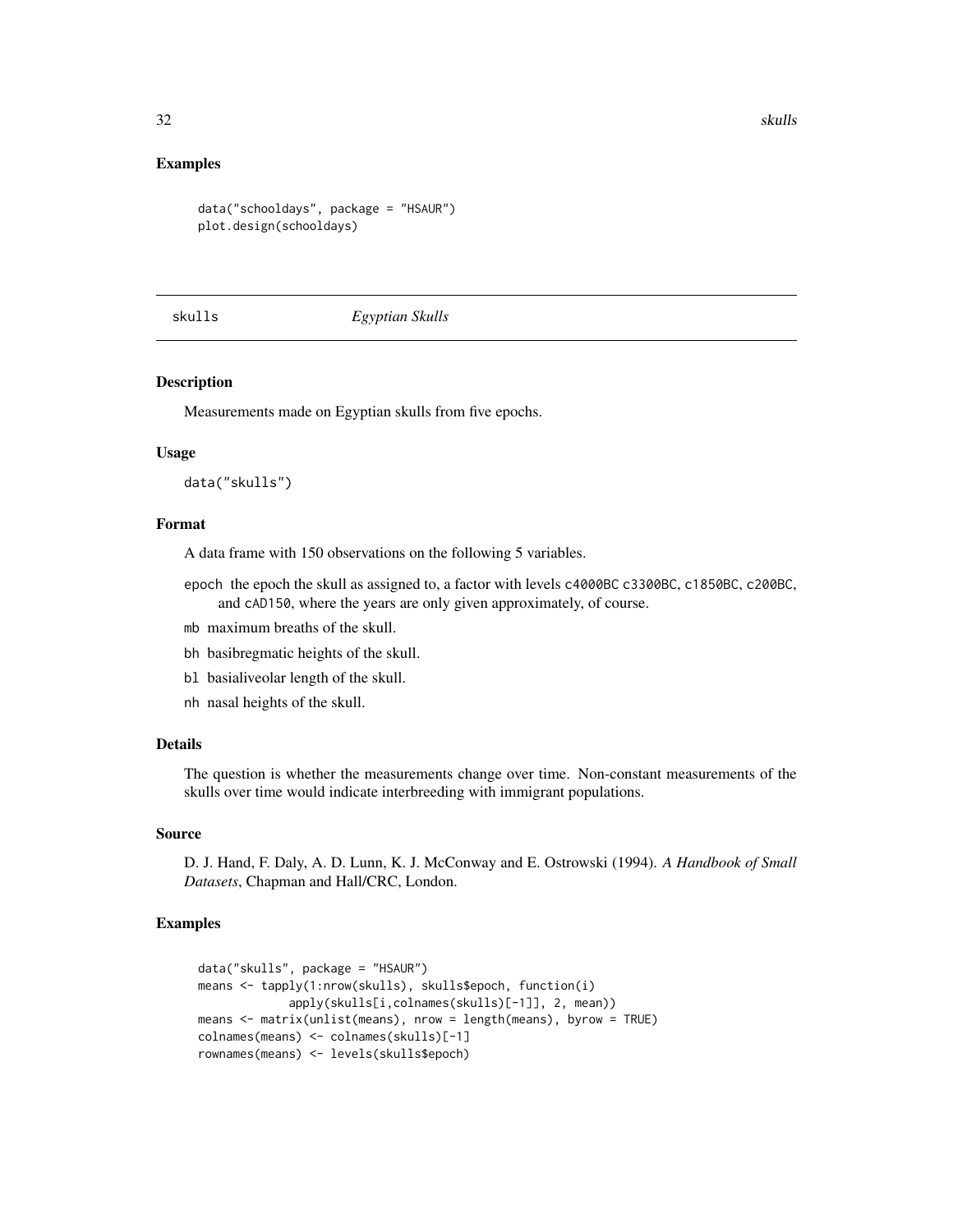#### <span id="page-32-0"></span>smoking 33

```
pairs(means,
    panel = function(x, y) { }text(x, y, levels(skulls$epoch))
    })
```
## smoking *Nicotine Gum and Smoking Cessation*

# Description

Data from a meta-analysis on nicotine gum and smoking cessation

#### Usage

data("smoking")

# Format

A data frame with 26 observations (studies) on the following 4 variables.

- qt the number of treated subjetcs who stopped smoking.
- tt the totla number of treated subjects.
- qc the number of subjetcs who stopped smoking without being treated.
- tc the total number of subject not being treated.

#### Details

Cigarette smoking is the leading cause of preventable death in the United States and kills more Americans than AIDS, alcohol, illegal drug use, car accidents, fires, murders and suicides combined. It has been estimated that 430,000 Americans die from smoking every year. Fighting tobacco use is, consequently, one of the major public health goals of our time and there are now many programs available designed to help smokers quit. One of the major aids used in these programs is nicotine chewing gum, which acts as a substitute oral activity and provides a source of nicotine that reduces the withdrawal symptoms experienced when smoking is stopped. But separate randomized clinical trials of nicotine gum have been largely inconclusive, leading Silagy (2003) to consider combining the results studies found from an extensive literature search. The results of these trials in terms of numbers of people in the treatment arm and the control arm who stopped smoking for at least 6 months after treatment are given here.

#### Source

C. Silagy (2003), Nicotine replacement therapy for smoking cessation (Cochrane Review). *The Cochrane Library*, 4, John Wiley & Sons, Chichester.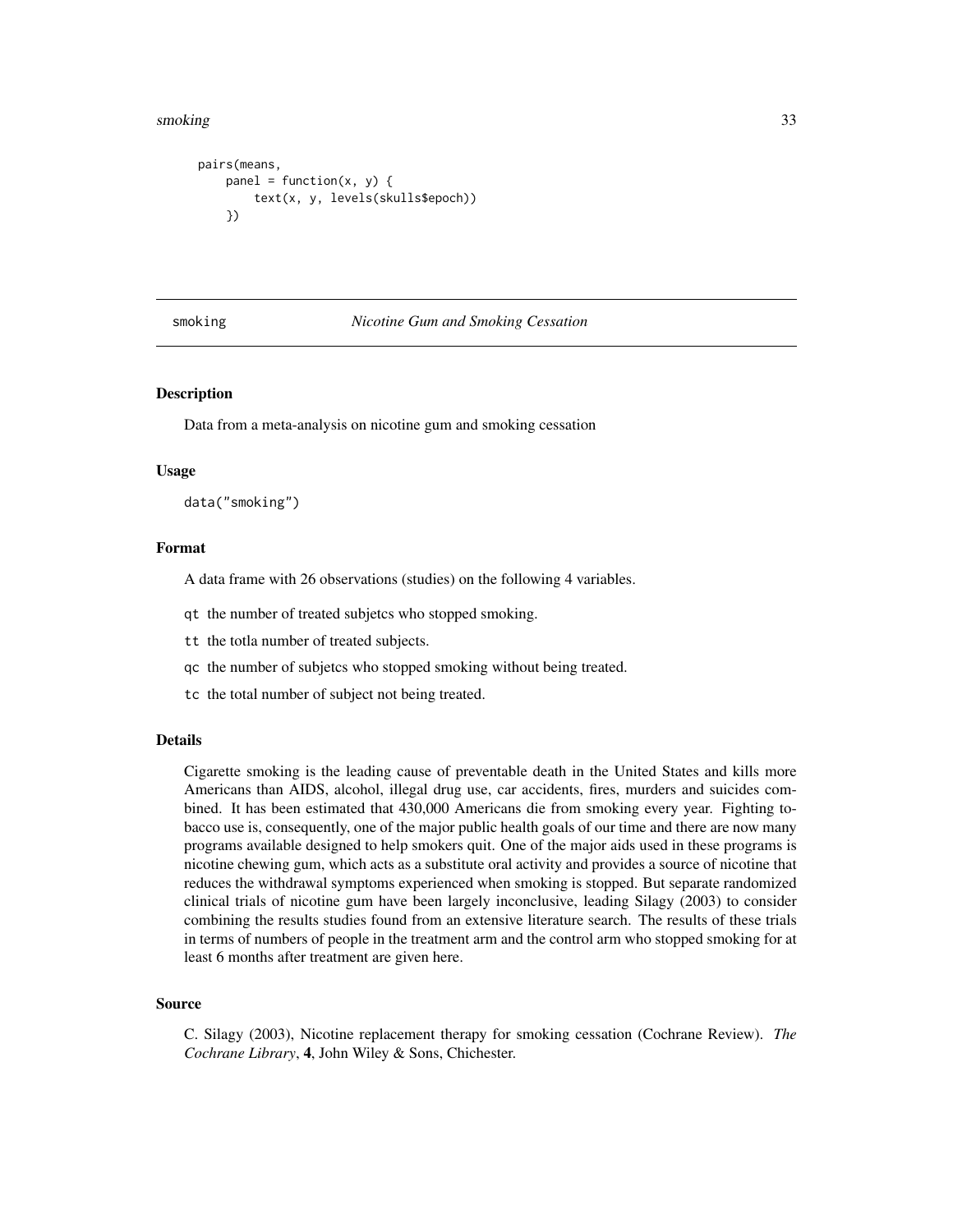# Examples

```
data("smoking", package = "HSAUR")
boxplot(smoking$qt/smoking$tt,
       smoking$qc/smoking$tc,
        names = c("Treated", "Control"), ylab = "Percent Quitters")
```
students *Student Risk Taking*

# Description

Students were administered two parallel forms of a test after a random assignment to three different treatments.

#### Usage

data("students")

# Format

A data frame with 35 observations on the following 3 variables.

treatment a factor with levels AA, C, and NC.

low the result of the first test.

high the result of the second test.

# Details

The data arise from a large study of risk taking (Timm, 2002). Students were randomly assigned to three different treatments labelled AA, C and NC. Students were administered two parallel forms of a test called low and high. The aim is to carry out a test of the equality of the bivariate means of each treatment population.

# Source

N. H. Timm (2002), *Applied Multivariate Analysis*. Springer, New York.

```
data("students", package = "HSAUR")
layout(matrix(1:2, ncol = 2))boxplot(low \sim treatment, data = students, ylab = "low")
boxplot(high \sim treatment, data = students, ylab = "high")
```
<span id="page-33-0"></span>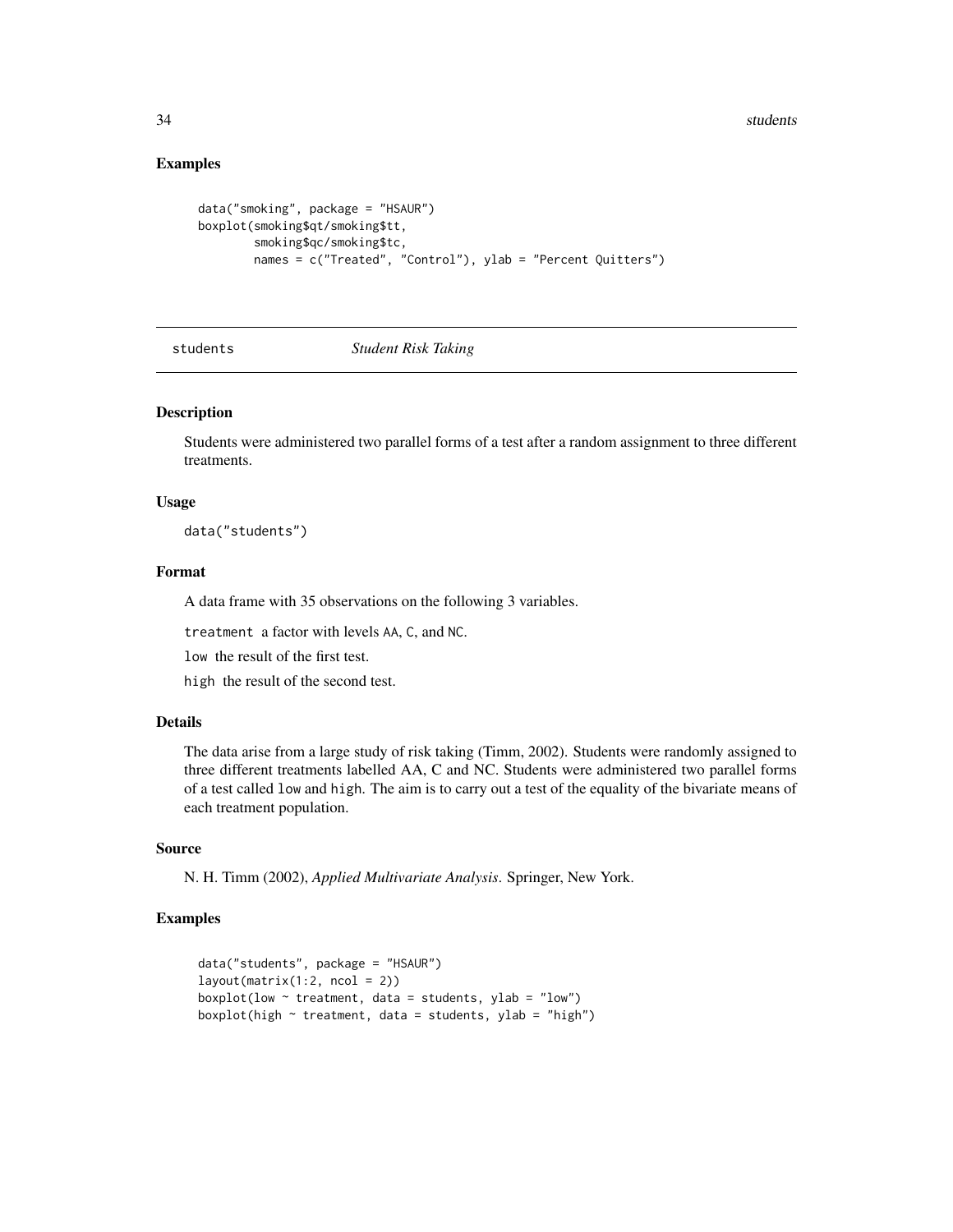<span id="page-34-0"></span>

Data from a study carried out to investigate the causes of jeering or baiting behaviour by a crowd when a person is threatening to commit suicide by jumping from a high building.

# Usage

data("suicides")

# Format

A two-way classification, see [table](#page-0-0).

## Source

L. Mann (1981), The baiting crowd in episodes of threatened suicide. *Journal of Personality and Social Psychology*, 41, 703–709.

# Examples

data("suicides", package = "HSAUR") mosaicplot(suicides)

toothpaste *Toothpaste Data*

# Description

Meta-analysis of studies comparing two different toothpastes.

# Usage

data("toothpaste")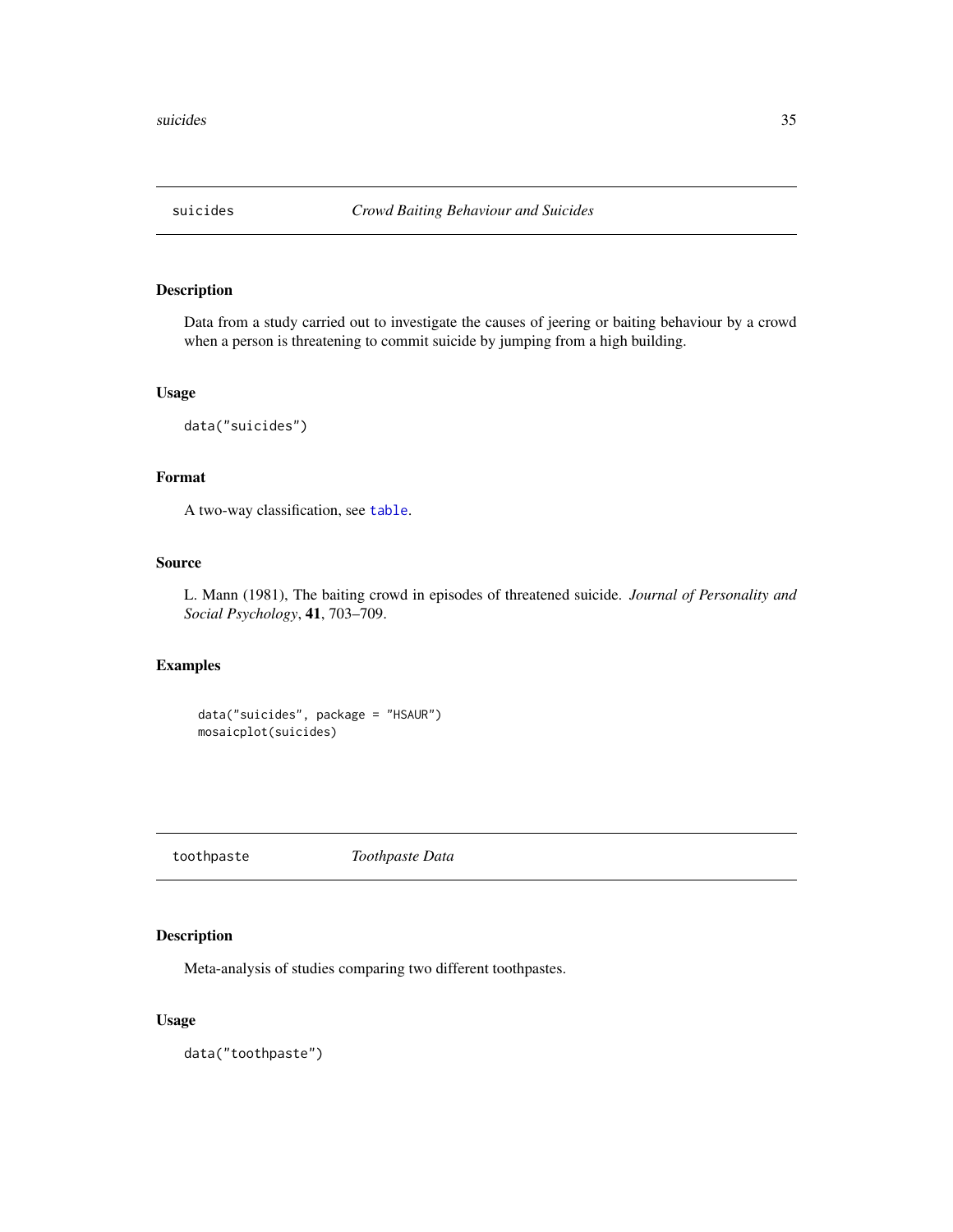## <span id="page-35-0"></span>Format

A data frame with 9 observations on the following 7 variables.

Study the identifier of the study.

nA number of subjects using toothpaste A.

meanA mean DMFS index of subjects using toothpaste A.

sdA standard deviation of DMFS index of subjects using toothpaste A.

nB number of subjects using toothpaste B.

meanB mean DMFS index of subjects using toothpaste B.

sdB standard deviation of DMFS index of subjects using toothpaste B.

# Details

The data are the results of nine randomised trials comparing two different toothpastes for the prevention of caries development. The outcomes in each trial was the change, from baseline, in the decayed, missing (due to caries) and filled surface dental index (DMFS).

## Source

B. S. Everitt and A. Pickles (2000), *Statistical Aspects of the Design and Analysis of Clinical Trials*, Imperial College Press, London.

#### Examples

data("toothpaste", package = "HSAUR") toothpaste

voting *House of Representatives Voting Data*

# Description

Voting results for 15 congressmen from New Jersey.

## Usage

```
data("voting")
```
#### Format

A 15 times 15 matrix.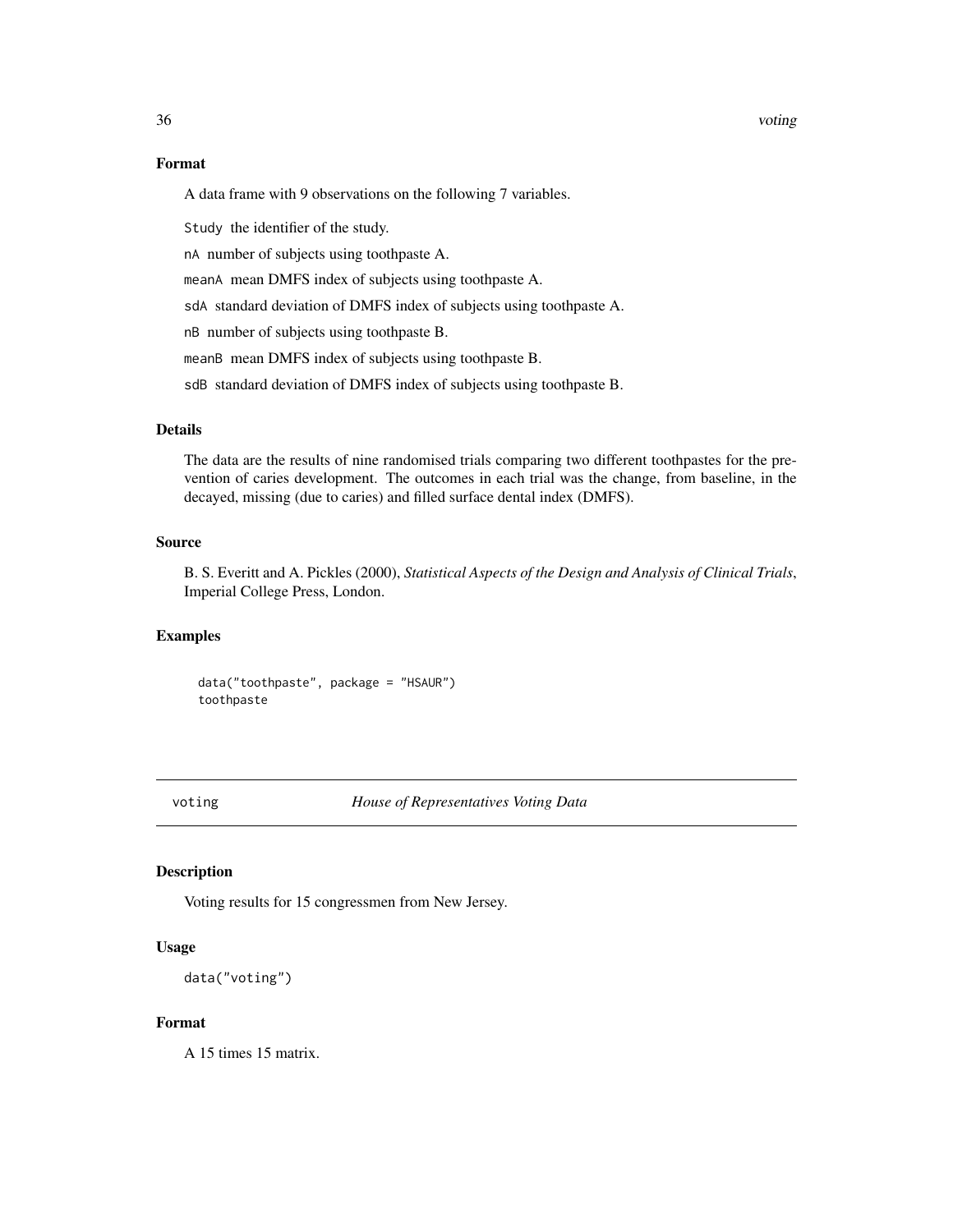<span id="page-36-0"></span>water 37

# Details

Romesburg (1984) gives a set of data that shows the number of times 15 congressmen from New Jersey voted differently in the House of Representatives on 19 environmental bills. Abstentions are not recorded.

# Source

H. C. Romesburg (1984), *Cluster Analysis for Researchers*. Lifetime Learning Publications, Belmont, Canada.

# Examples

```
data("voting", package = "HSAUR")
require("MASS")
voting_mds <- isoMDS(voting)
plot(voting_mds$points[,1], voting_mds$points[,2],
     type = "n", xlab = "Coordinate 1", ylab = "Coordinate 2",
     xlim = range(voting_mds$points[,1])*1.2)
text(voting_mds$points[,1], voting_mds$points[,2],
     labels = colnames(voting))
voting_sh <- Shepard(voting[lower.tri(voting)], voting_mds$points)
```
water *Mortality and Water Hardness*

# **Description**

The mortality and drinking water hardness for 61 cities in England and Wales.

#### Usage

```
data("water")
```
## Format

A data frame with 61 observations on the following 4 variables.

location a factor with levels North and South indicating whether the town is as north as Derby.

town the name of the town.

mortality averaged annual mortality per 100.000 male inhabitants.

hardness calcium concentration (in parts per million).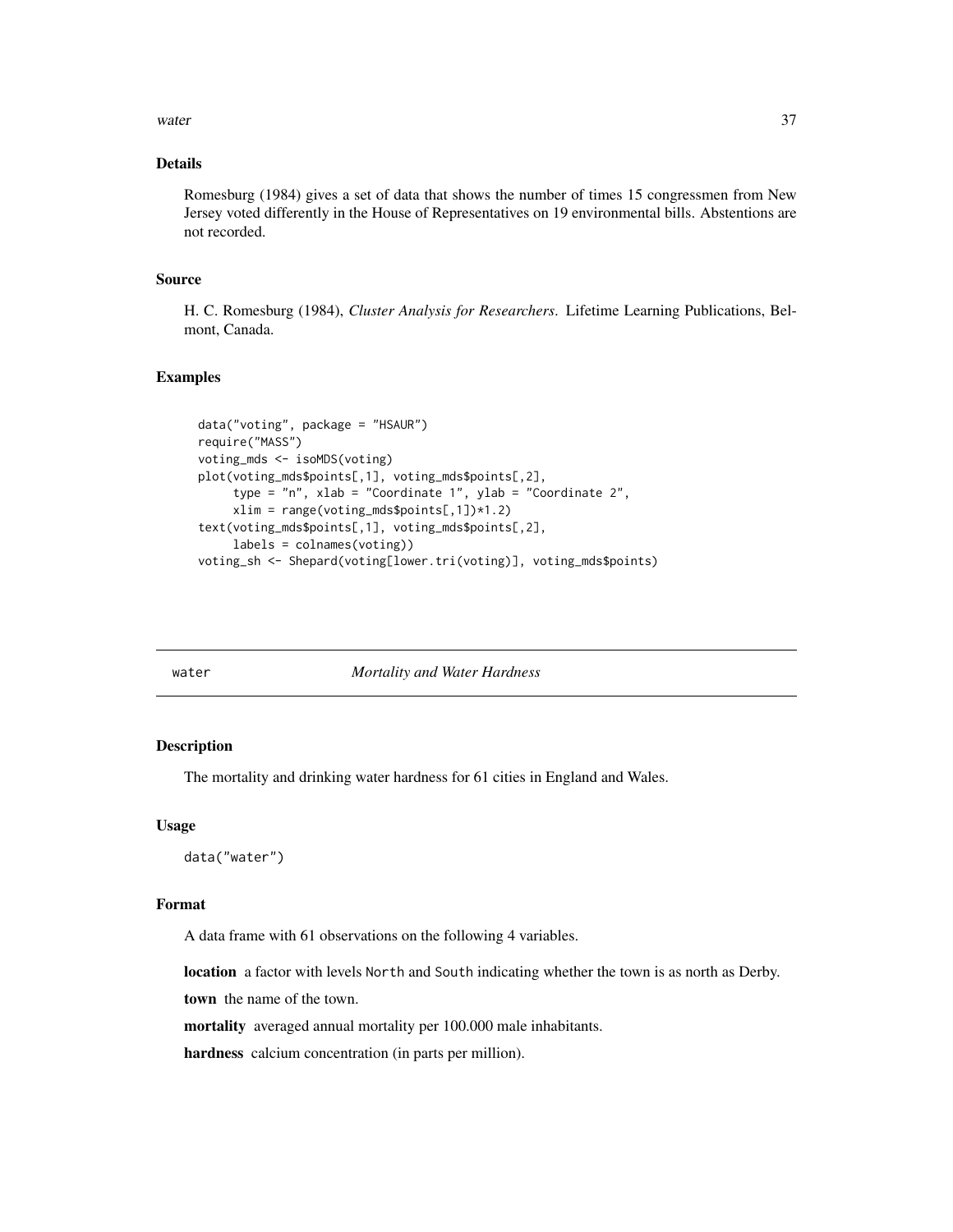# Details

The data were collected in an investigation of environmental causes of disease. They show the annual mortality per 100,000 for males, averaged over the years 1958-1964, and the calcium concentration (in parts per million) in the drinking water for 61 large towns in England and Wales. The higher the calcium concentration, the harder the water. Towns at least as far north as Derby are identified in the table. Here there are several questions that might be of interest including, are mortality and water hardness related, and do either or both variables differ between northern and southern towns?

#### Source

D. J. Hand, F. Daly, A. D. Lunn, K. J. McConway and E. Ostrowski (1994). *A Handbook of Small Datasets*, Chapman and Hall/CRC, London.

## Examples

```
data("water", package = "HSAUR")
plot(mortality ~~harch{2}) + hardness, data = water,
     col = as.numeric(water$location))
```
watervoles *Water Voles Data*

## Description

Percentage incidence of the 13 characteristics of water voles in 14 areas.

#### Usage

```
data("watervoles")
```
## Format

A dissimilarity matrix for the following 14 variables, i.e, areas: Surrey, Shropshire, Yorkshire, Perthshire, Aberdeen, Elean Gamhna, Alps, Yugoslavia, Germany, Norway, Pyrenees I, Pyrenees II, North Spain, and South Spain.

#### Details

Corbet et al. (1970) report a study of water voles (genus Arvicola) in which the aim was to compare British populations of these animals with those in Europe, to investigate whether more than one species might be present in Britain. The original data consisted of observations of the presence or absence of 13 characteristics in about 300 water vole skulls arising from six British populations and eight populations from the rest of Europe. The data are the percentage incidence of the 13 characteristics in each of the 14 samples of water vole skulls.

<span id="page-37-0"></span>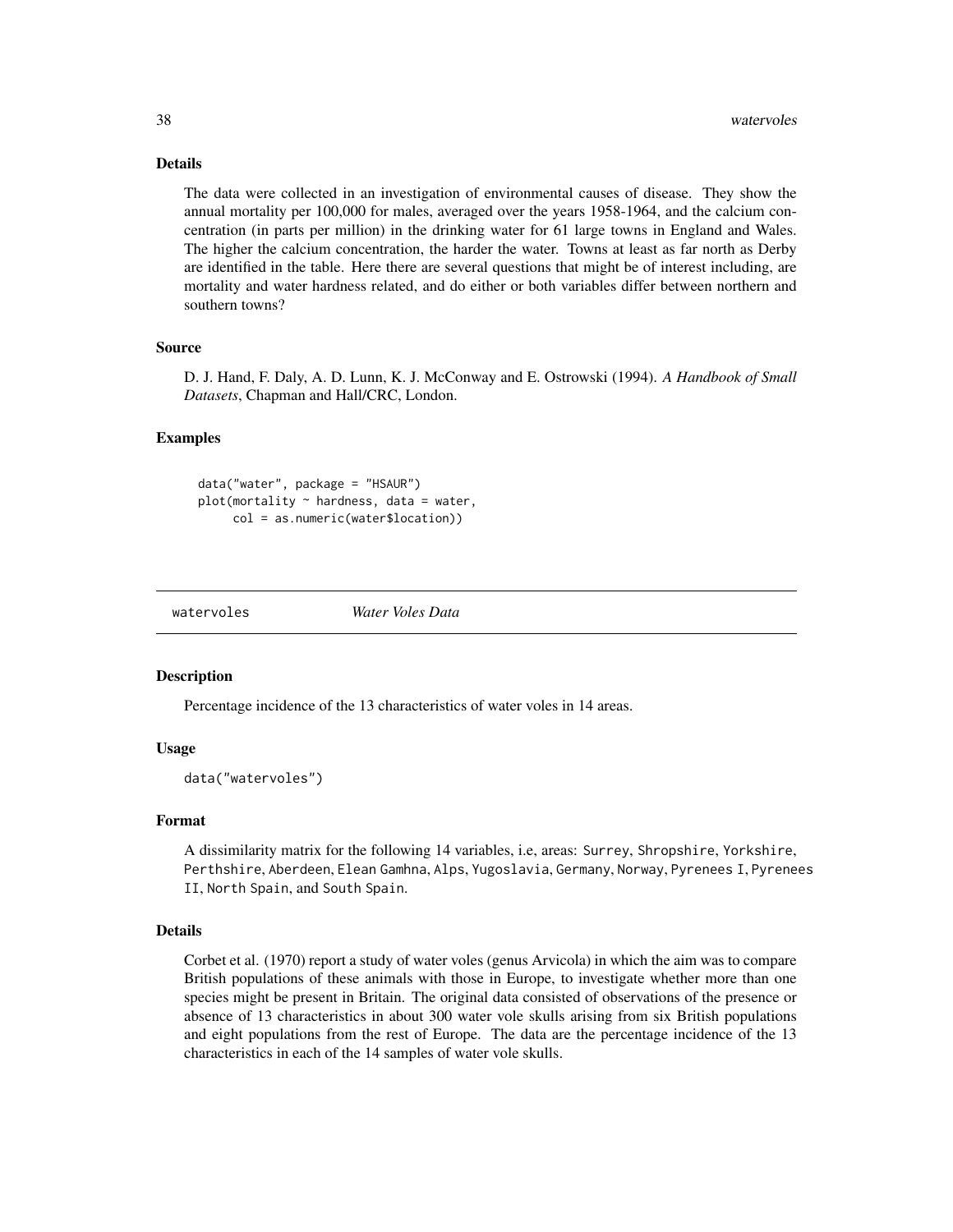#### <span id="page-38-0"></span>waves 39

## Source

G. B. Corbet, J. Cummins, S. R. Hedges, W. J. Krzanowski (1970), The taxonomic structure of British water voles, genus *Arvicola*. *Journal of Zoology*, 61, 301–316.

# Examples

```
data("watervoles", package = "HSAUR")
watervoles
```
waves *Electricity from Wave Power at Sea*

# **Description**

Measurements of root mean square bending moment by two different mooring methods.

# Usage

data("waves")

## Format

A data frame with 18 observations on the following 2 variables.

method1 Root mean square bending moment in Newton metres, mooring method 1

method2 Root mean square bending moment in Newton metres, mooring method 2

#### Details

In a design study for a device to generate electricity from wave power at sea, experiments were carried out on scale models in a wave tank to establish how the choice of mooring method for the system affected the bending stress produced in part of the device. The wave tank could simulate a wide range of sea states and the model system was subjected to the same sample of sea states with each of two mooring methods, one of which was considerably cheaper than the other. The question of interest is whether bending stress differs for the two mooring methods.

#### Source

D. J. Hand, F. Daly, A. D. Lunn, K. J. McConway and E. Ostrowski (1994). *A Handbook of Small Datasets*, Chapman and Hall/CRC, London.

## Examples

data("waves", package = "HSAUR")  $plot(method1 ~ method2, data = waves)$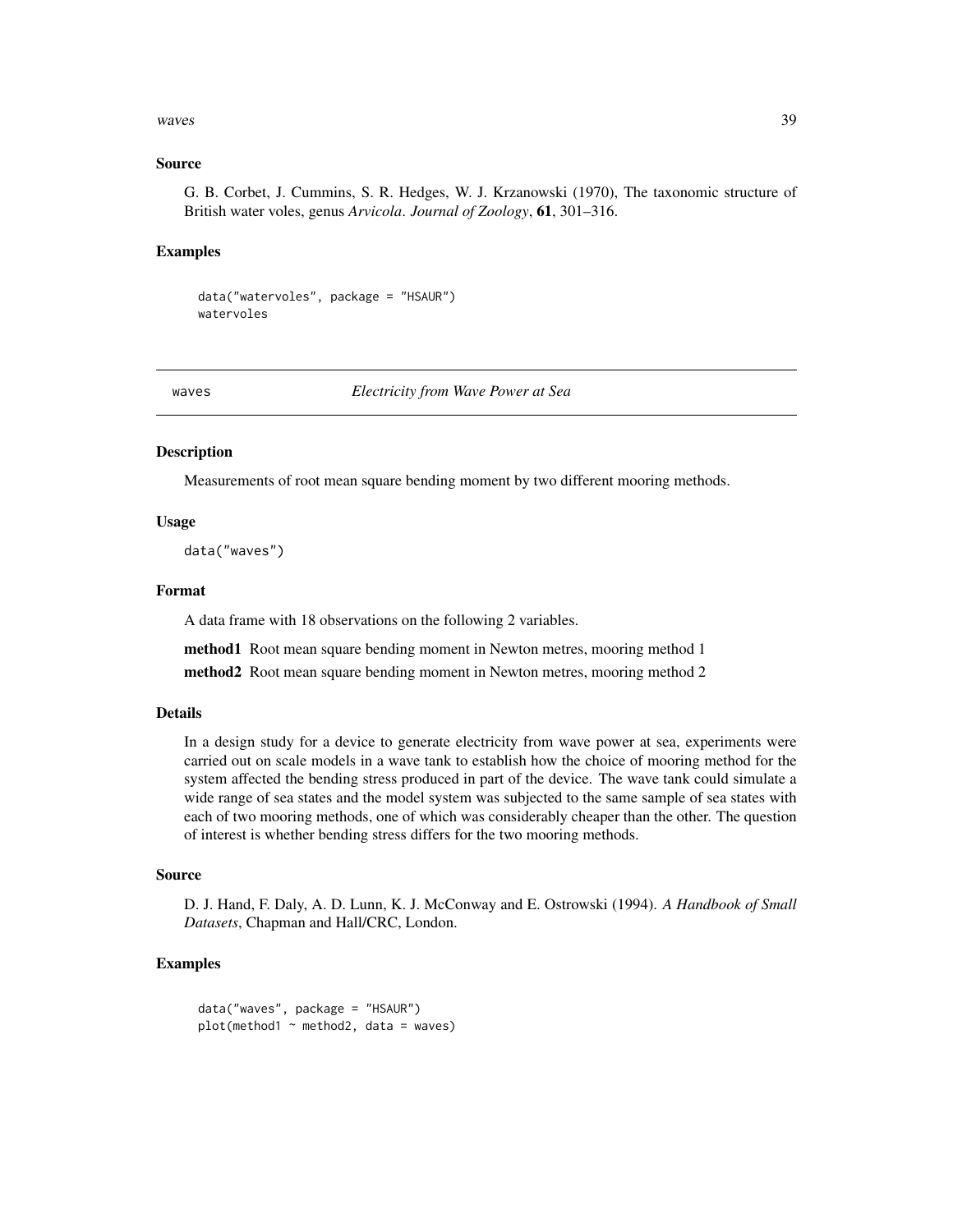<span id="page-39-0"></span>

The data arise from an experiment to study the gain in weight of rats fed on four different diets, distinguished by amount of protein (low and high) and by source of protein (beef and cereal).

# Usage

```
data("weightgain")
```
# Format

A data frame with 40 observations on the following 3 variables.

source source of protein given, a factor with levels Beef and Cereal.

type amount of protein given, a factor with levels High and Low.

weightgain weigt gain in grams.

## Details

Ten rats are randomized to each of the four treatments. The question of interest is how diet affects weight gain.

# Source

D. J. Hand, F. Daly, A. D. Lunn, K. J. McConway and E. Ostrowski (1994). *A Handbook of Small Datasets*, Chapman and Hall/CRC, London.

```
data("weightgain", package = "HSAUR")
interaction.plot(weightgain$type, weightgain$source,
                weightgain$weightgain)
```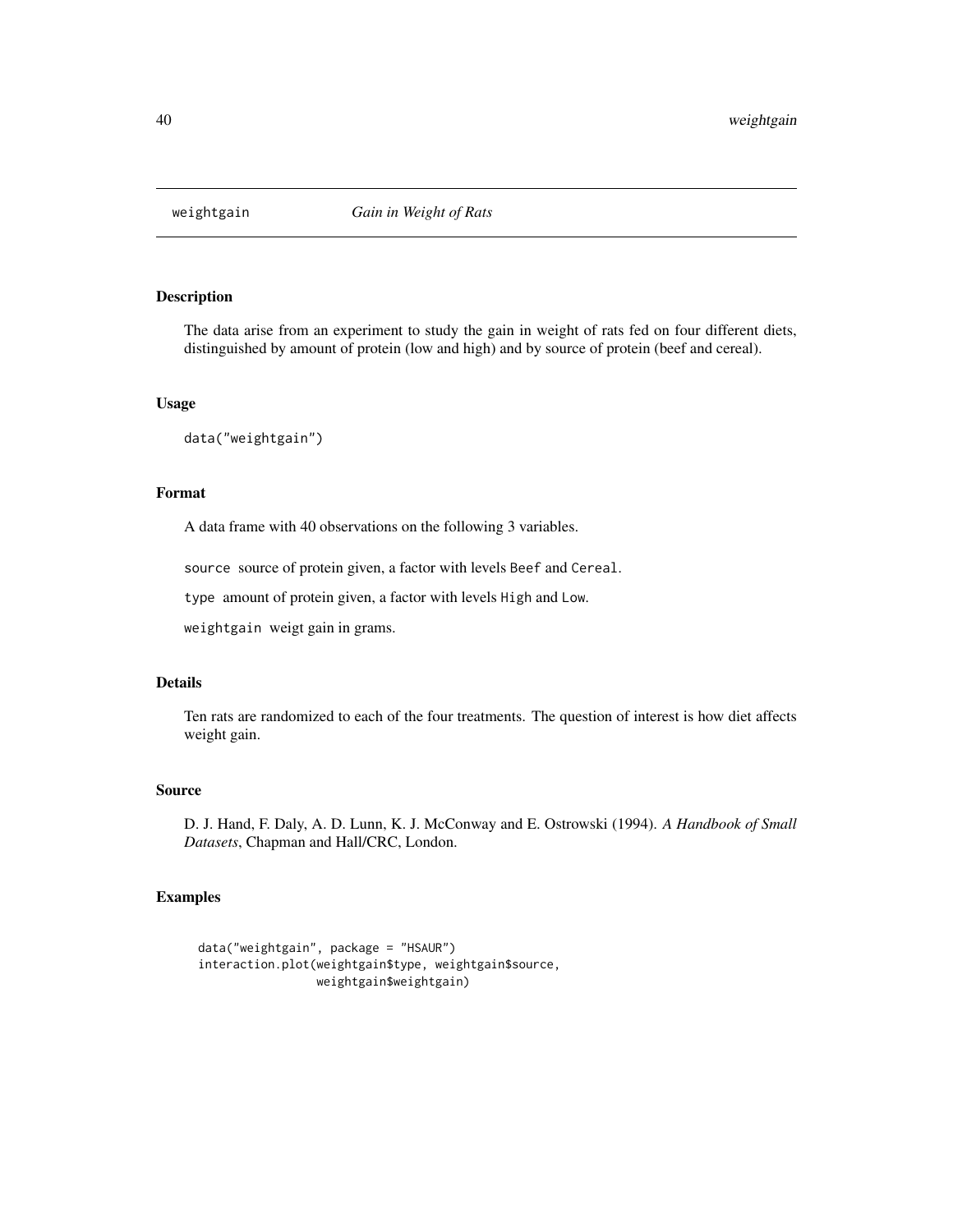<span id="page-40-0"></span>

Data from a survey from 1974 / 1975 asking both female and male responders about their opinion on the statement: Women should take care of running their homes and leave running the country up to men.

# Usage

```
data("womensrole")
```
# Format

A data frame with 42 observations on the following 4 variables.

education years of education.

sex a factor with levels Male and Female.

agree number of subjects in agreement with the statement.

disagree number of subjects in disagreement with the statement.

# Details

The data are from Haberman (1973) and also given in Collett (2003). The questions here are whether the response of men and women differ.

## Source

S. J. Haberman (1973), The analysis of residuals in cross-classificed tables. *Biometrics*, 29, 205– 220.

D. Collett (2003), *Modelling Binary Data*. Chapman and Hall / CRC, London. 2nd edition.

```
data("womensrole", package = "HSAUR")
summary(subset(womensrole, sex == "Female"))
summary(subset(womensrole, sex == "Male"))
```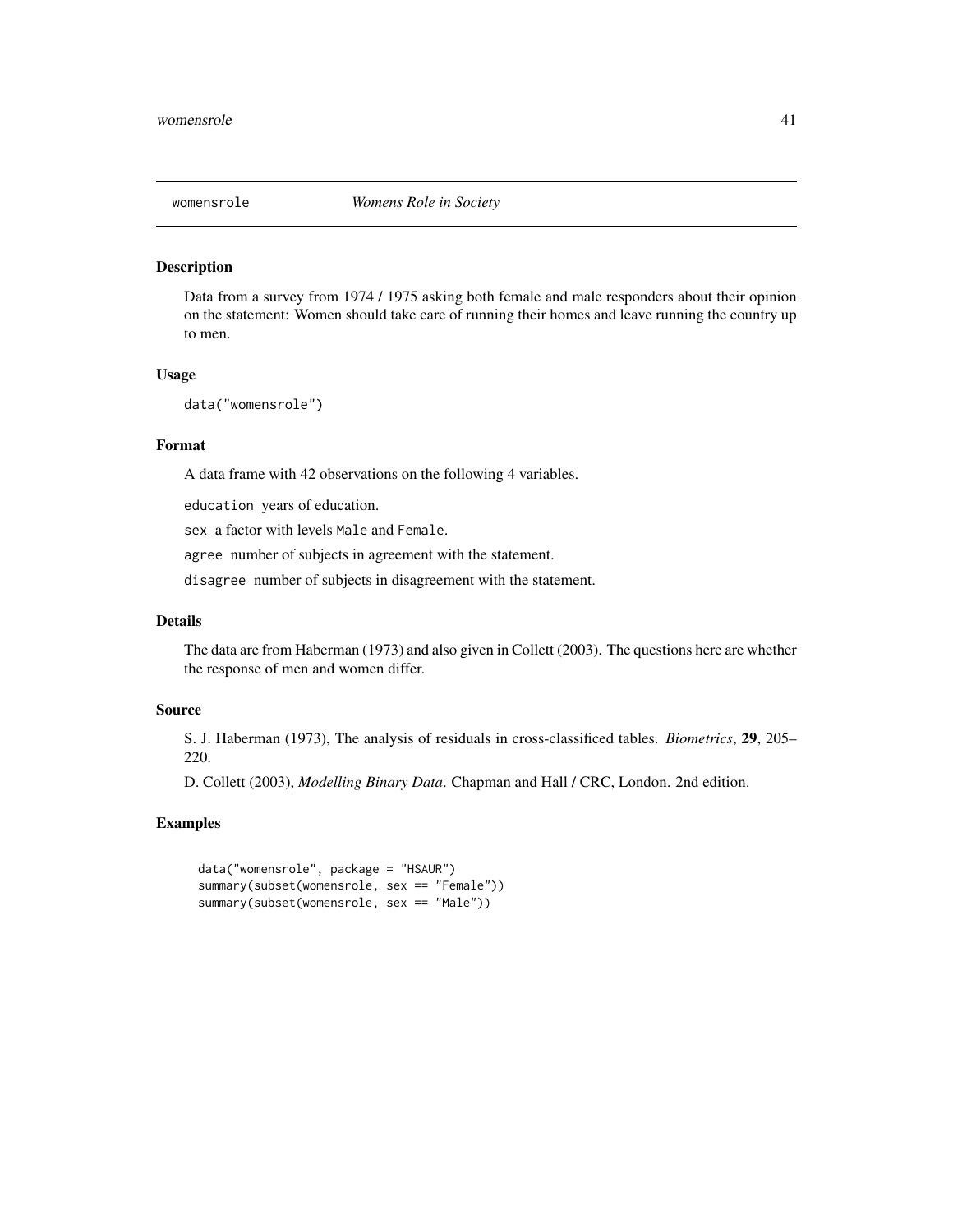# <span id="page-41-0"></span>Index

∗ datasets agefat , [2](#page-1-0) aspirin , [3](#page-2-0) BCG , [4](#page-3-0) birthdeathrates , [5](#page-4-0) bladdercancer , [6](#page-5-0) BtheB , [7](#page-6-0) clouds , [8](#page-7-0) CYGOB1, [9](#page-8-0) epilepsy , [10](#page-9-0) Forbes2000 , [11](#page-10-0) foster, [12](#page-11-0) gardenflowers , [13](#page-12-0) GHQ , [13](#page-12-0) heptathlon , [14](#page-13-0) Lanza, [17](#page-16-0) mastectomy, [18](#page-17-0) meteo , [19](#page-18-0) orallesions , [20](#page-19-0) phosphate , [20](#page-19-0) pistonrings , [21](#page-20-0) planets , [22](#page-21-0) plasma , [23](#page-22-0) polyps , [24](#page-23-0) polyps3 , [25](#page-24-0) pottery , [26](#page-25-0) rearrests , [27](#page-26-0) respiratory , [27](#page-26-0) roomwidth , [28](#page-27-0) schizophrenia, [29](#page-28-0) schizophrenia2 , [30](#page-29-0) schooldays , [31](#page-30-0) skulls , [32](#page-31-0) smoking , [33](#page-32-0) students , [34](#page-33-0) suicides, [35](#page-34-0) toothpaste , [35](#page-34-0) voting, [36](#page-35-0) water , [37](#page-36-0)

watervoles , [38](#page-37-0) waves , [39](#page-38-0) weightgain , [40](#page-39-0) womensrole , [41](#page-40-0) ∗ misc HSAURtable, [16](#page-15-0) agefat , [2](#page-1-0) aspirin , [3](#page-2-0) BCG , [4](#page-3-0) birthdeathrates , [5](#page-4-0) bladdercancer, [6](#page-5-0) BtheB , [7](#page-6-0) clouds , [8](#page-7-0) CYGOB1, [9](#page-8-0) dist , *[13](#page-12-0)* epilepsy , [10](#page-9-0) Forbes2000 , [11](#page-10-0) foster, [12](#page-11-0) gardenflowers , [13](#page-12-0) GHQ , [13](#page-12-0) heptathlon , [14](#page-13-0) HSAURtable , [16](#page-15-0) Lanza, [17](#page-16-0) mastectomy, [18](#page-17-0) meteo , [19](#page-18-0) orallesions , [20](#page-19-0) phosphate , [20](#page-19-0) pistonrings , [21](#page-20-0) planets , [22](#page-21-0) plasma , [23](#page-22-0)